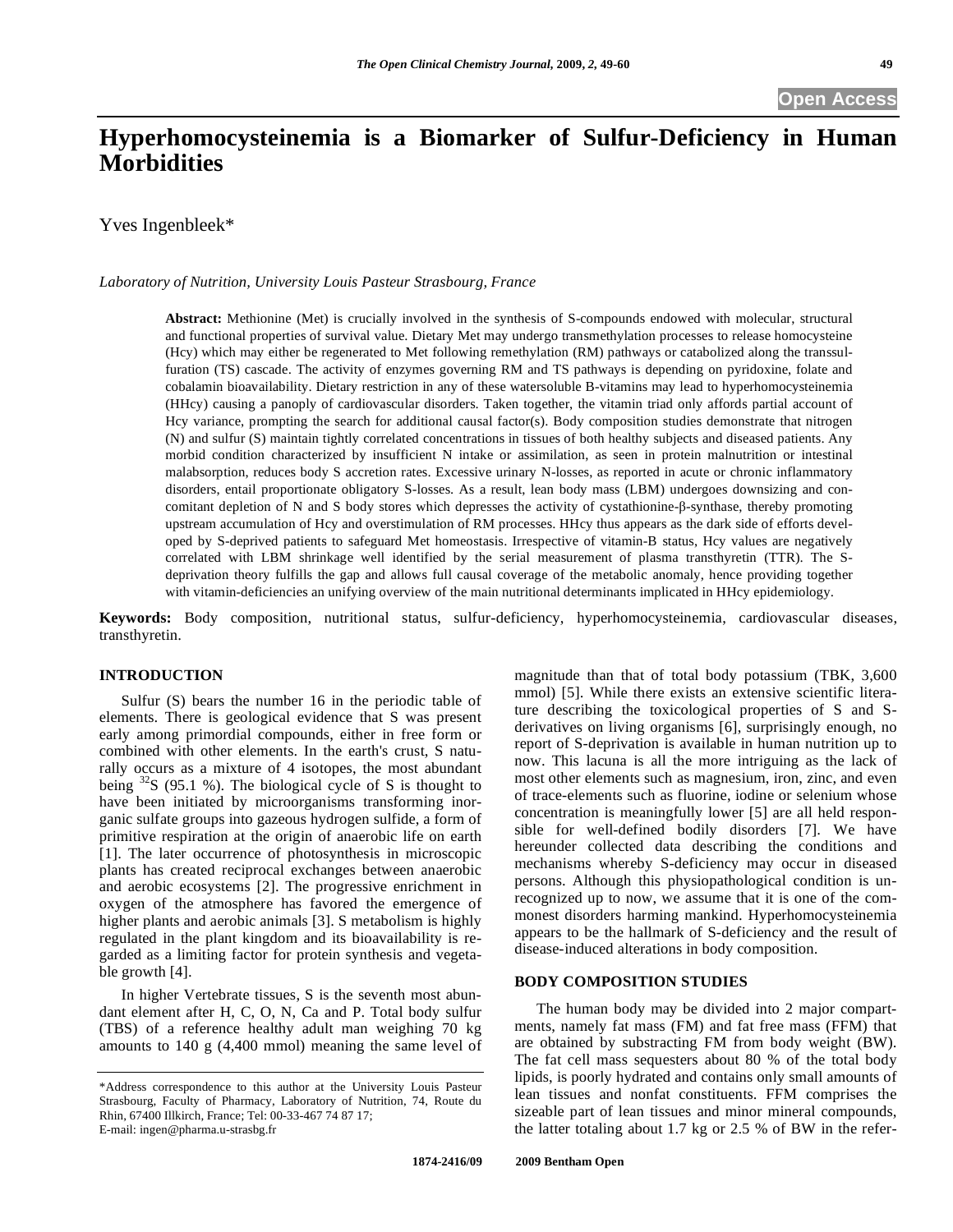ence man [5]. Substraction of mineral mass from FFM provides lean body mass (LBM), a composite agglomeration of organs and tissues which represent about two thirds of BW in healthy individuals. LBM accounts for most of total body proteins (TBP) and of total body nitrogen (TBN) assuming a mean 6.25 ratio between protein and N content [8]. Schematically, LBM aggregates 3 components : A metabolically inert and *non-exchangeable* N component (cytoskeleton; tendons; cartilages; non-soluble collagen compounds) representing about 54 % of body cell mass at the timing of death from long-lasting wasting disorders [9] and *exchangeable*  tissues which may be in turn subdivided into a relatively small *visceral* pool comprising rapidly turning over tissues (liver; intestinal mucosa; thymoleukocytic cell lines) and a large *structural* pool (skeletal muscle, SM; skin; soluble collagen compounds) made up of tissues characterized by slow metabolic activities [10]. However, because the fractional synthesis and renewal rates of the liver and gut mucosa are about 10- to 20- times more rapid than that of SM mass, it can be inferred that the small-sized visceral pool makes an absolute contribution to the daily turnover of body proteins at least equal to that defining the structural pool [11]. SM is by far the main ponderal representative of the structural compartment [12] having peculiar importance in nutritional studies due to its capacity to serve as major reservoir of amino acids (AAs) and dispenser of gluconeogenic substrates. The alterations affecting SM mass in the course of disease process are evaluated by the measurement of creatinine [13]. This last end-product represents less than 10 % of all N-catabolites recovered in the urinary output, being nevertheless regarded as a useful predictor of disease outcome [14]. Urea usually represents up to 90 % of all urinary Ncatabolites and validly reflects the level of deamination / transamination reactions occurring in all body tissues, prevailing particularly in organs endowed with high metabolic turnover. Confrontation of creatinine and urea values may therefore provide a balanced appraisal of the activities developed in both structural and visceral pools.

 Table **1** collects findings from several research groups [12, 15-17] showing the main protein components of the body in healthy men and women. Whatever the analytical methodology utilized, all selected parameters demonstrate a clear-cut gender dimorphism (whether referring to absolute values or body weight or body height ratios) remaining stabilized in the form of plateau levels throughout full sexual maturity. Children undergo continuing growth from birth until the onset of adolescence without significant differences in body composition during the prepubertal period [18-20]. The advent of adolescence, characterized by sexual differences with development of enlarged LBM and SM sizes in teenage boys and increased FM in girls, is attributed to sex hormones and differentiated responsiveness to growth factors and anabolic stimuli [21,22]. During adulthood, all protein components of human body gathered in Table **1** remain unaltered until the end of the fifth decade, manifesting thereafter an age-dependent curvilinear decline with an accelerated decrease after 65 years [16,23]. In particular, SM undergoes 15 % reduction in size per decade [12] with a trend toward sarcopenia more marked in elderly men [24,25]. These involutive processes are well-identified by the measurement of plasma transthyretin (TTR) using recently published results [10] obtained on nearly 70,000 healthy US citizens by scientists belonging to the Foundation for Blood Research (Scarborough, Maine 04074). The evolutionary TTR patterns point to striking similarities with body protein components shown in Table **1**. TTR plasma levels are indeed minimal at birth, disclose linear and superimposable increase in (pre)school children, then revealing hormonally-induced dimorphic partitioning with higher values recorded in adolescent boys [10]. These gender peculiarities are maintained unmodified in both sexes until the end of adulthood thereafter disclosing progressive lowering with a steeper slope affecting old-age males [10]. We therefore assume that TTR is in all classes of age a useful indicator of overall protein nutritional status, and more specifically of LBM status [10].

# **THE METHIONINE - HOMOCYSTEINE CYCLE IN HUMAN BEINGS**

 The principal source of S fulfilling body requirements is provided by dietary methionine (Met). Among the 8 indispensable AAs (IAAs), Met is the only S-containing molecule which may undergo activation to S-adenosylmethionine  $(SAM)$  and serve as donor of  $CH<sub>3</sub>$  groups stimulating the production of creatine and other acceptor molecules through transmethylation (TM) processes [26]. After splanchnic uptake, dietary Met may also be incorporated as such into the AA sequence of body proteins or converted to homocysteine (Hcy), an intermediary metabolite situated at a crucial crossroad regulating the fate of S-containing compounds. Hcy may either undergo remethylation (RM) process to regenerate Met under the control of Met-synthase (EC 2.1.1.13) or irreversibly committed into the transsulfuration (TS) cascade initiated by the rate-limiting and multifunctional cystathionine- $\beta$ -synthase (C $\beta$ S, EC 4.2.1.22) enzyme - yielding SO4 2- oxyanions as end-product (Fig. **1**). Three dietary watersoluble B-vitamins are implicated in the regulation of the Hcy-Met cycle. Folates (vit  $B_9$ ) is regarded as the most powerful agent, working as supplier of  $CH<sub>3</sub>$  groups required for RM processes whereas cobalamins (vit  $B_{12}$ ) and pyridoxal-

**Table 1. Body Composition Studies Showing the Main Protein Components in Healthy Adult Humans** 

|                | $BWa,b$ (kg) | $TBN^{b,c}$ (kg) | $\mathbf{TBP}^d$ (kg) | $SMe$ (kg) | $\mathbf{LBM}^{\mathrm{a,c}}$ (kg) |
|----------------|--------------|------------------|-----------------------|------------|------------------------------------|
| <b>Males</b>   | 76-79        | 1.8-1.9          | 11.2-11.8             | 33         | 54-62                              |
| <b>Females</b> | 60           | $1.2 - 1.4$      | $7.5 - 8.7$           | 21         | 36-39                              |

<sup>a</sup>Body weight (BW) and lean body mass (LBM) measured by Battezzatti *et al.* [17] using bioelectric impedance analysis (BIA) and dual X-ray absorptiometry (DEXA) technologies.  $B$ W and TBN measured by Ellis *et al.* [16] using prompt  $\gamma$ -neutron activation.

TBN and LBM measured by Cohn *et al.* [15] using prompt  $\gamma$ -neutron activation.<br><sup>d</sup>Total body protain (TBD) is the result of TBN multiplied by 6.25.181

Skeletal muscle (SM) mass measured by Janssen *et al*. [12] using magnetic resonance imaging (MRI).

 $\text{Total body protein (TBP)}$  is the result of TBN multiplied by 6.25 [8].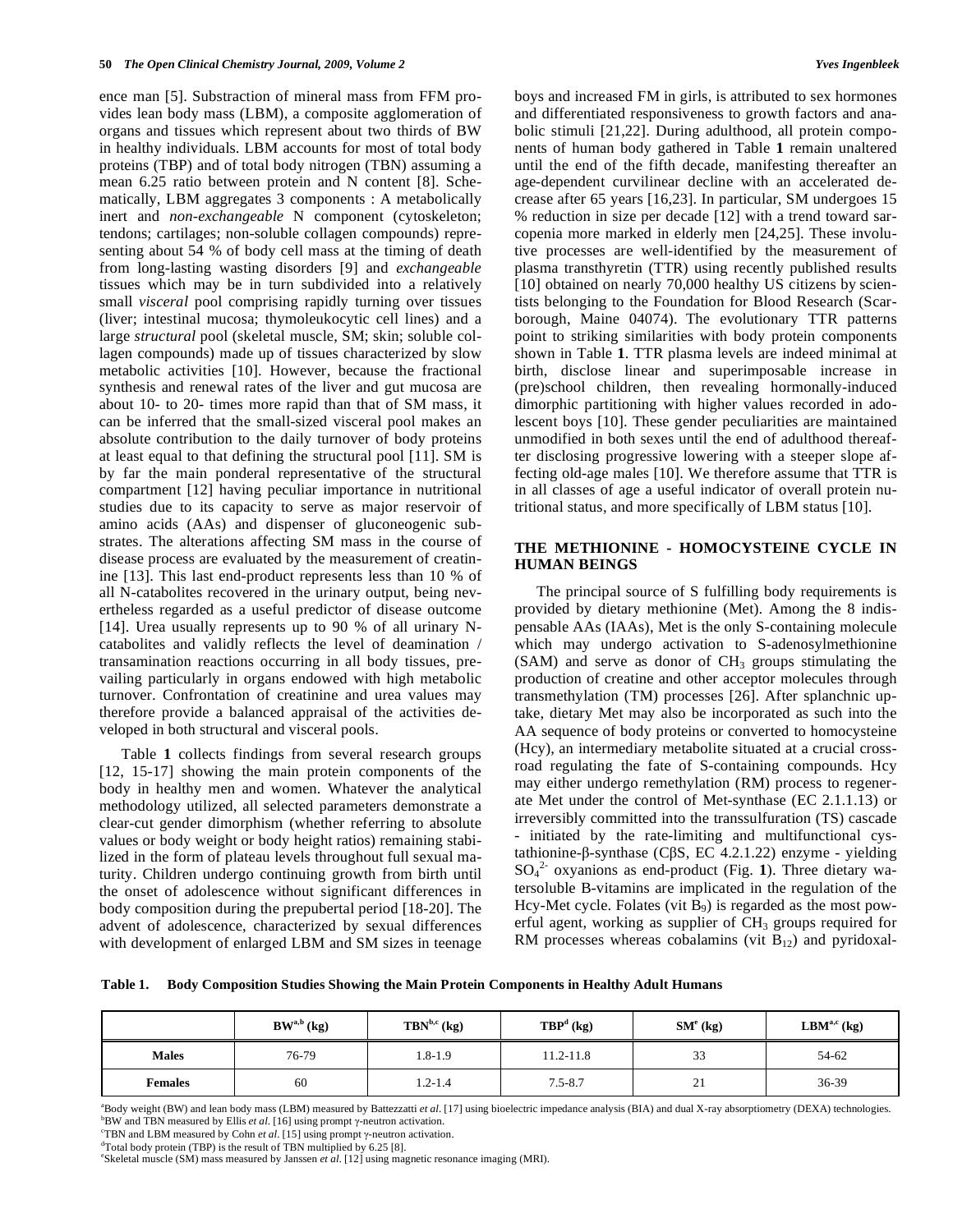Dietary proteins

Methionine

Homocysteine

Cys

Tau

2 **Cysta** 

Pyridoxine  $(B_6)$ 

THF

5-CH<sub>2</sub>-THF  $(\overrightarrow{B}_{0})$ 

1

Cobalamin $(B_{12})$ 

Remethylation path Remethylation pathway

Acceptor<br>molecules

Transsulfuration path Franssulfuration pathway



5'-phosphate (PLP, vit  $B_6$ ) operate as co-factors of Metsynthase and CßS, respectively. Dietary deficiency in any of the 3 vitamins may cause mild or moderate elevation in Hcy plasma values. Etiopathogenic studies have highlighted that dietary shortage in folates [27] or cobalamins [28] are both capable of depressing the activity of Met-synthase, favoring the *downstream* sequestration of Hcy in extracellular fluids. Dietary PLP deprivation may impair  $C\beta S$  activity [29], thereby promoting the *upstream* accumulation of Hcy. Hyperhomocysteinemia (HHcy) is an acquired metabolic disorder recognized of increasing importance for health in the general population and working as an independent and graded risk factor for thrombovascular lesions unrelated to hypercholesterolemia, arterial hypertension, diabetes and smoking [30,31]. It is beyond the scope of this paper to review in depth the mechanisms involved in the development of these atherothrombogenic events as recent position papers have dealt with these aspects [32,33].

 There exists disagreement concerning the relative role played by watersoluble vitamin-deficiencies on HHcy epidemiology. A recent review reports that their dietary deprivation causally accounts for about two thirds of all cases [34]. We assume that this figure does not stand up to close scrutiny. Should that 2/3 proportion be valid would imply that at least one third of all supranormal Hcy values are not liable for a vitamin causal explanation. The discrepancy between regression analyses and biochemical data are of peculiar relevance in the case of cobalamin status. While vitamin  $B_{12}$ -shortage is convincingly demonstrated as one of the most prevalent nutritional deficiencies worldwide [35], its true impact on Hcy variance is surprisingly low, particularly in populations from rural developing countries whose customary diet principally consists of vegetable products. Our clinical experience mainly confined to African countries (Chad, Guinea, Ivory Coast, Senegal) indicates that the vitamin triad deficiency, taken together, yields Hcy variance data usually ranging from 20 to 30 %, consistent with comparable epidemiological surveys undertaken in Taiwan [36] and India [37]. Such relatively weak vitamin-related Hcy variance is best explained by the fact that the protein-energy malnutrition (PEM) component of HHcy [38] is overlooked by most investigators. Moreover, the quoted review [34] underestimates the growing body of studies showing supranormal Hcy values in spite of normal watersoluble vitamin plasma levels [38,39] or those displaying high HHcy refractoriness to strong vitamin supplementation [40]. Four decades of research on the link between HHcy and cardiovascular risks have led to a deadlock in view of the increasing number of negative studies on the role of Hcy-lowering Bvitamin therapy [40,41]. Obviously, the data already available prompted the search for additional causal factors filling the gap between firmly established vitamin-deficiencies and the broader spectrum of epidemiological findings.

#### **ROLES PLAYED BY MET AND SULFUR IN HUMAN NUTRITION**

 The Met molecule was discovered by Mueller [42] and its essentiality in animals was demonstrated by growth retardation of rats experiencing Met-free diets [43]. Clinical investigations undertaken in healthy adult volunteers [44,45] have concluded that dietary Met given as sole S-containing AA (SAA) was sufficient to meet most, if not all, S-tissue requirements of healthy individuals of both sexes and in all age groups [45]. The neonatal period constitutes a notable exception owing to the fact that newborn children are lacking the liver cystathioninase enzyme that is required for the TS production of cysteine (Cys) and taurine (Tau) from Met [46]. It is also worth mentioning that elderly persons likely adjust less well to a reduced intake of dietary Met than do young adults [47], standing therefore more at risk of developing a protein inadequacy. The long-lasting debate that had once contemplated Cys as a surrogate supplier of S and as a sparing factor of Met disposal is no longer sustainable unless very low Met consumption is imposed [45]. Drinking waters from natural springs contain varying concentrations in  $SO_4^2$ values and constitute by far the main S dietary variable in human nutrition [48]. This water supply is however of no help to improve the bioavailability of S as the human body lacks the capacity to organize  $SO_4^2$  oxyanions. The bulk of TBS participates in protein synthetic processes in close relationship with N, partaking similarly into 3 distinct body pools superimposed to those above-described for TBN and manifesting the same exchangeable characteristics [48]. It must nevertheless be kept in mind that all S-containing molecules do not undergo strict alignment on protein synthe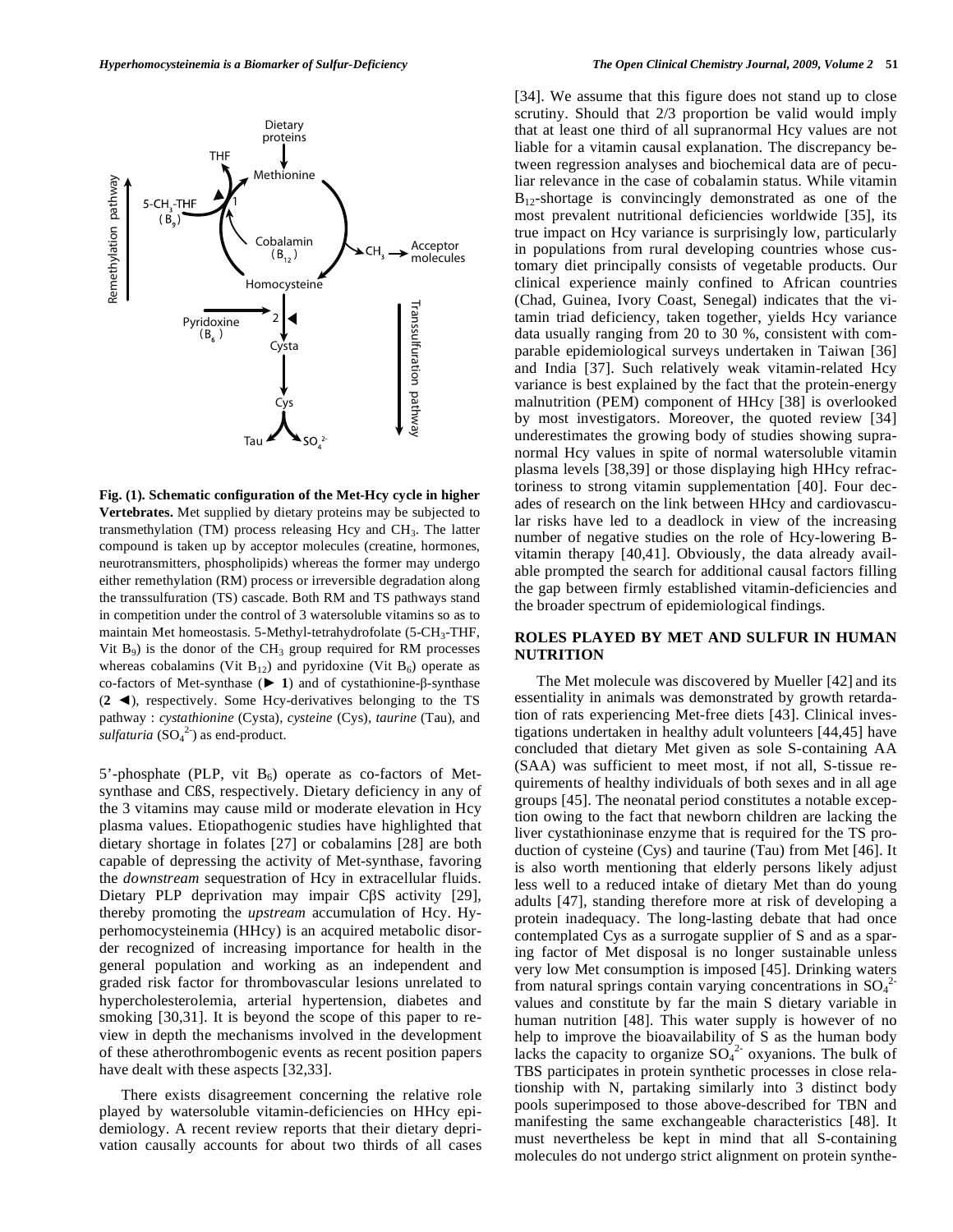sis and that minute amounts of TBS may be substracted and embodied into carbohydrate or lipid compounds, such as sulfoglycans and sulfatides, bearing little quantitative impact.

 The mean Met content of body mixed proteins is situated between 2 and 3 %. The body requirements for both SAAs (Met + Cys) are evaluated at 13 mg  $Kg^{-1}$  day<sup>-1</sup> [49]. The mean molar N : S ratio in mammalian tissues exhibits a remarkable stability turning around 14.5 : 1 in at least four different animal species (rat, dog, cattle, man) [48]. Under physiological circumstances, kinetic studies undertaken in healthy adults consuming well-balanced diets with appropriate Met intake levels indicate that both RM and TS pathways split into nearly equivalent fractions [50,51]. In the case of alterations in Met supply, the body exploits its enzymatic equipment to modify the respective proportions of Met fluxes into RM and TS pathways so as to maintain Met homeostasis [52]. The redistribution of Met between two competing pathways is notably coordinated by intracellular SAM concentration working as allosteric inhibitor of the Cterminal regulatory domain of C $\beta$ S [53]. C $\beta$ S is a modular homotetrameric protein (252 kDa as MM) comprising also a central catalytic core involved in PLP-dependent reactions and a N-terminal domain containing an heme iron binding site working as redox sensor [54] .

 S fulfills important roles in all living systems, determining the structure and activity of a number of molecules and governing a multitude of metabolic and catalytic processes. Peptide syntheses start with the binding of free Met molecules initiating tRNA to yield formyl-methionyl-RNA launching the process of mRNA translation [55]. Cys sulfhydryl groups are implicated in the conformation of Znfinger motifs involved in protein-DNA recognition and replication [56]. The formation of intra- or intercatenary S-S bridges occurring during the maturation of nascent proteins is grounded on the oxidation of Cys sulfhydryl groups defining their tertiary and quaternary conformations hence their physico-chemical stability [57]. Many biological proteins may undergo O- or N- sulfonate esterification processes, ubiquitous reactions which may activate or inactivate their physiological properties, affinities and turnover rates as shown for thyroid, adrenal, sexual hormones and for pituitary and gastro-intestinal peptides [58,59]. Finally, S is involved in the synthesis and activity of many molecules of prominent biological significance such as co-enzyme A, thiamine (vitamin  $B_1$ ), biotin, metallothioneins and insulinlike growth factor-binding proteins. It is of interest to note that the oxidation rate of Met remains low but nevertheless constant even when its intake is below requirements [45]. Maintenance of measurable rates of Met oxidation unrelated to dietary Met supply supports the view that the IAA fulfills minimal obligatory activities likely to be of survival importance. Indeed, the bioavailability of Met is vital for the preservation of both TBN and TBS pools. When SAAs are withdrawn from the customary diet of large mammalian species, the rate of N ( and presumably of S ) losses exceeds that caused by all other IAA-deficiencies, being almost as great as when a protein-free regimen is given [60,61]. The data suggest that Met may be rate-limiting for the mobilization of tissue proteins, playing major regulatory roles in the protein economy of body tissues, perhaps even setting the minimum requirements for all of the other IAAs [62] .

## **THE SULFUR-DEFICIENCY CONCEPT: HISTORI-CAL BACKGROUND**

 The present section collects the main steps having led to the S-deficiency concept. To our knowledge, the first demonstration that N and S metabolisms are tightly interwoven was provided more than a century ago by 2 US investigators who defined themselves as enjoying an "uniform and perfectly normal condition of nutrition" [63]. The authors experienced the metabolic fate of a balanced diet providing 15 g N and 2,600 Kcal/day. The standard regimen was maintained during a 7-day period during which all urinary and fecal outputs were carefully collected and submitted to analytic procedures, allowing to measure baseline N and S excretory values. On days 4 and 6 of the clinical study, 50 g butter was isoenergetically replaced by 183 g lean beef meat. The extra supply of single well-defined portions of animal flesh to the basal regimen did proportionally increase the postprandial excretion of N and S values. The authors concluded that the excretion of S "ran closely parallel to that of N both on the normal days and on those affected by the extra ingestion of protein" [63]. Working along the same lines are the kinetic investigations using diets enriched with 13C-Met showing that the obligatory Met losses correlate with those predicted from obligatory N-losses [64]. Because there exists neither protein nor S storage sites in the human body - as opposed to carbohydrate and lipid components - the bulk of extra N meal provided to protein-replete individuals is readily broken down and lost in the urinary output concomitantly with S-compounds eaten in excess and remaining unmetabolized. The data strongly suggest that the fate of dietary S is not distinguishable from that of N, implying that the body capacity to enter into anabolic drive and to generate net tissue protein gain is the requisite determinant of S accretion rate.

 The next step refers to those studies having investigated the behavior of N and S during catabolic alterations. An hospital investigation was conducted by Cuthbertson in 1931 [65] upon patients recovering from bone fractures who were maintained on a constant intake of food. Their urinary outputs were collected during the days following injury, allowing the measurement of N and S using microKjeldahl analysis and ponderal recovery of S-trioxyde, respectively. The Scottish worker was the first to pinpoint negative N and S balances proportionate to the severity of initial impact and reflecting the magnitude of tissue proteolysis. He stated that the maximal N and S losses were usually attained between the  $3<sup>rd</sup>$  and  $6<sup>th</sup>$  days following the onset of fracture. The mean N excretion measured in 8 hospitalized patients was 17.53 g/day whereas that of total S amounted to 1.18 g/day, indicating very close correspondence with the N : S ratio typical of mammalian tissues. The author also predicted - 50 years before the discovery of cytokines – that the spillover of Ncatabolites and obligatory S-losses should result from the "direct poisoning of the tissue cells such as might be supposed to take place in febrile conditions and in tissue injury" [65]. Working along the same catabolic lines is the demonstration that vigorous physical training entails varying degrees of muscular degradation documented by significantly increased N and S urinary losses again remaining bound within 14.5 : 1 ratios [66]. Using animal models and tissue cultures, Finkelstein *et al.* did initiate pioneer studies aiming at evaluating the tissue content of enzymes involved in the Met-Hcy cycle and in the TS pathway as well as their intrin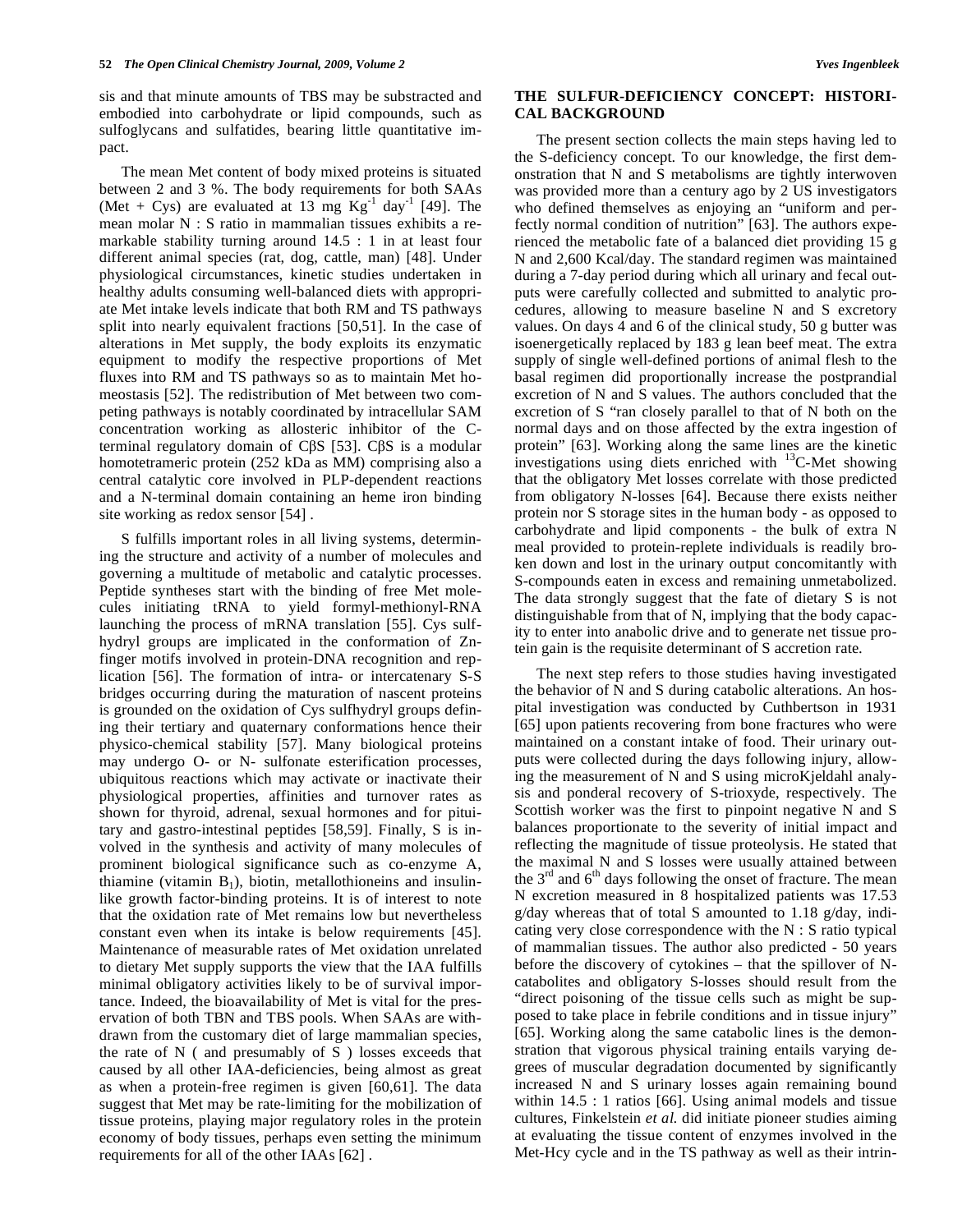sic properties [52,53]. Carrying out a series of stable nuclideenriched Met studies upon healthy adult volunteers [45,47,51] and diseased patients [67], Young *et al.* did contribute new insights into most Met metabolic aspects. They were able to accurately quantify the respective and varying importance of TM, RM and TS fluxes in health and disease, helping to build a comprehensive understanding of the adaptive mechanisms set up by normal and stressed adult subjects to maintain intra- and extracellular Met homeostasis.

 The notion that PEM might participate in the occurrence of S-deficiency states was born in the Republic of Senegal, West Africa, in 1986 [68]. The first field investigation was performed upon adult PEM and goitrous inhabitants living on nutritional autarky with local plant products. The main objective was to compare the clinical usefulness of TTR with that of plasma IAAs usually regarded as valid indicators of nutritional status [68]. The results did reveal that TTR and 7 among 8 IAAs manifest progressive lowering in their plasma concentrations as protein nutritional status deteriorates with the sole exception of Met which remained unaltered. The survey also showed that the patients did unexpectedly manifest a gradual elevation of their plasma Hcy values constrasting with the downregulation of cystathionine (Cysta) concentrations situated just after the CßS converting step [68]. The data were reminiscent of homocystinuria, inborn disease of metabolism characterized by genetic refractoriness of the central CβS catalytic core to PLP stimuli [69]. A comparable field study was replicated in the Republic of Chad whose results did allow to rule out PLP, folates and cobalamins as causal factors and to strenghten the likely responsibility of subclinical protein malnutrition [38]. These observations led us to consider that PEM could affect the maturation of the middle CS domain reacting as a N-status sensitive step and resulting in an acquired PLP-like enzymatic defect [38,68]. This hypothesis is supported by rat studies showing that low 10 % casein diets cause a significantly diminished hepatic transcription of C $\beta$ S-mRNA [70], leading to impaired enzyme activity and favoring the upstream accumulation of Hcy in biological fluids [71]. Supranormal Hcy values constitute a precursor pool readily driven into RM processes using two synergistic properties : Met-synthase manifests the highest Michaelis constant affinity for Hcy  $(K<sub>m</sub>$  in the low micromolar range) compared to  $C\beta S$  ( $K_m$  1-25 mMol/L) [72] and the hepatic abundance of Met-synthase is increased under Met-restricted conditions [73]. Both adaptive mechanisms therefore work in concert to promote overstimulation of RM processes at the expense of downregulated TS activities. Conversely, transgenic mice characterized by overexpressed C $\beta$ S status are effectively capable of lowering high plasma Hcy levels [74]. Taken together, these findings stress the point that C $\beta S$  works as a bidirectional lockgate pivotally involved in the distribution of Hcy between RM and TS pathways.

 Four preliminary reports coming from 3 different countries have paved the way suggesting that LBM could operate as determinant of Hcy dimorphism in healthy adolescents, adult persons and elderly individuals [75-78]. The most elaborate clinical investigation, using single and multivariate regression analysis models, was recently published by Battezzatti *et al.* showing unambiguously that LBM is a major determinant positively correlated with Hcy plasma values [17]. We assume that the size of the metabolically active LBM works as the main determining factor of Hcy as well as of TTR concentrations [10] at least from birth until the end of adulthood. It has been recently proposed that the actual LBM size could work as a direct sensor governing the level of CS activity [48]. The data imply that throughout the whole lifespan of healthy adults, the hepatic production of both TTR and Hcy stands under LBM status-dependency. These biomarkers nevertheless demonstrate divergent specificities in two clinical conditions, namely old age and protein malnutrition. *First*, as above-mentioned, TTR displays declining trends following the shape of LBM downsizing during the ageing process [10] whereas Hcy manifests rising tendencies [79] unrelated to vitamin B status [80]. It has been suggested that disconnection of Hcy from LBM control in elderly persons could result from centrallymediated rearranged hormonal and stimulatory impulses [10]. The data imply that older people constitute a vulnerable group at higher risk of cardiovascular mortality. In this population group, the measurement of Hcy is endowed with a predictive power going beyond that provided by classical Framingham criteria [81], making the routine use of TTR mandatory to disentangle the PEM component associated with the ageing process [82]. *Second*, PEM states are characterized by the suppression of liver TTR synthesis [83] and the downregulation of all protein components found in Table **1** whereas the upstream sequestration of Hcy progressively increases in opposite direction as an effect of C $\beta S$  inhibition [38,48]. Fig. (**2**) summarizes the negative correlation linking the deterioration of protein nutritional status and the adaptive HHcy response.



**Fig. (2). Correlation linking TTR to Hcy in nutritional studies.** TTR and Hcy concentrations were measured in control subjects (C) and in three cohorts of 20 subclinically malnourished and iodinedeprived adult individuals representing the stages I, II and III of goitrous swelling following WHO criteria. TTR and Hcy values are expressed as mean ± standard deviation (horizontal and vertical bars). In the C group, male (M) and female (F) results are shown separately, indicating that both TTR and Hcy manifest gender dimorphism. The data reveal that declining nutritional status, as assessed by TTR values, is negatively correlated with rising Hcy concentrations.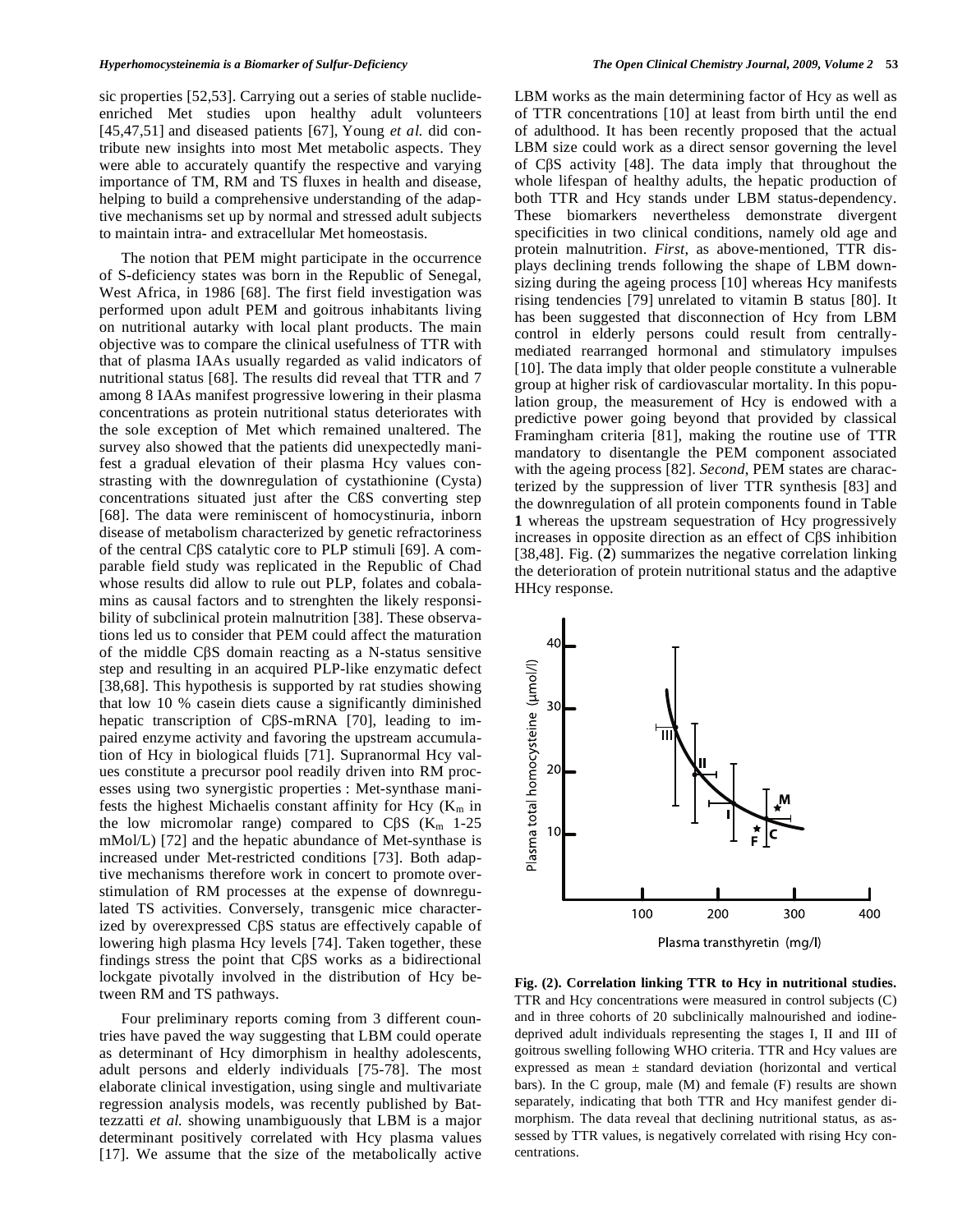# **HHcy RESULTING FROM UNACHIEVED N : S BODY REPLENISHMENT**

 Met homeostasis appears as the net result of several salvage mechanisms maximizing intestinal absorption rates and minimizing fecal and kidney losses. Under steady state conditions, Met orally given undergoes rapid and efficient absorption rates [84] with negligible fecal losses that are poorly modified by significant alterations in N intake [85]. Methioninuria is barely detectable in healthy individuals, pointing to very high renal tubular recovery rates [86]. In the case of dietary Met overload, intrahepatic accumulation of SAM attenuates the activity of RM enzymes and stimulates that of C $\beta$ S [87] enhancing the degradation of Met along the TS cascade and leading to increased sulfaturia highly correlated with the level of SAA intake [88]. The contrary biochemical patterns are recorded in population groups having adopted, for religious or socio-cultural motivations, a plant-based dietary lifestyle. It is generally agreed that most vegetarian formulas are healthier than equivalent animal-based regimens because they contain less total lipids, saturated fats and cholesterol and more fibers [89,90]. As a result, most vegetarian subjects have lower body mass index values and reduced incidence of obesity and diabetes. In contrast, the provision of some essential nutriments (Ca, Fe, Zn, long-chain n-3 fatty acids, cobalamins) by plant products may turn to become critical [89,90]. Most plant products contain less N, are usually deficient in lysine and Met [91] and characterized by a mean N : S ratio not optimally fulfilling human tissue requirements [48]. The urinary output of vegetarians living in developing countries discloses significantly much lower N and S concentrations than those measured in subjects consuming western rich-diets [92]. At low N intake, the S balance may even turn negative [85], explaining why vegetarian subjects incur the risk of subclinical protein depletion and permanent S-deficiency substantiated by HHcy status [10]. Western population groups having adopted extravagant lifestyles such as long-term consumption of raw foods of plant origin also develop HHcy status [93], a condition still worsened by uncooked or unprocessed preparations shown to further depress their biological value [94]. Such inappropriate dietary lifestyles deserve to be confronted with previous recommendations stating that plant products cannot insure safe coverage of human needs in IAAs unless at least 30 % of total protein is derived from animal sources [95].

 Most clinical investigations with HHcy vegetarian subjects have concluded that vitamin  $B_{12}$ -shortage was the main causal factor. As aforesaid, cobalamin-deficiency is indeed one of the commonest deficiencies affecting mankind worldwide [35] but its true impact on vegan subjects may be questioned in the light of multivariate regression analyses usually yielding no more than 25-30 % of Hcy variance. Moreover, and contrary to previous ascertainments, the low cholesterol and saturated fats, and the high fiber content of plant regimens do not protect vegans against the risk of cardiovascular diseases (CVD) which should no longer be regarded as solely affecting populations living in affluent westernized societies. According to WHO estimates, about 16.7 millions people died every year from CVD, accounting for 30 % of all deaths worldwide with more than half of these deaths occurring in developing countries [96]. The problem of CVD reaches top morbidity and mortality levels in the South Asian subcontinent [97], prompting cardiologists from 5 different countries (Bengladesh, India, Pakistan, Nepal, Sri Lanka) to exhort their governments focusing more attention on CVD disorders [98]. The classical CVD risk factors (dyslipidemia, high blood pressure, diabetes mellitus, tobacco smoking) mainly affect individuals living in urban areas and having adopted western dietary lifestyles. Emphasis put on cholesterol and lipid fractions has disregarded the protein component of most disease processes and LBM depletion as ensuing complication [10] The gap between epidemiology data and laboratory findings is illustrated by a recent investigation showing that a notable proportion of Indian patients remain HHcy-resistant to tri-vitamin-B therapy [99]. Poor rural dwellers consuming traditional vegetable dishes could well suffer generalized HHcy status best explained by overall subclinical PEM possibly coexisting with cobalamin and/or folate deficiencies. The concept is supported by studies showing that Asian immigrants living in western countries and keeping alive their previous dietary habits consume higher amounts of plant products than do Caucasian inhabitants. These expatriates may develop HHcy status despite normal plasma folate levels and only mild reduction of cobalamin values [100].

 Diminished N and S tissue accretion rate is likely to occur in all forms of subclinical protein restriction [38] and in anorexia nervosa [39]. Medical [76] or surgical treatments of morbid obesity using gastroplasty procedures [101,102] may cause the expected FM and BW losses but are often associated with varying stages of protein malnutrition [103]. Malabsorptive syndromes are integral part of declared PEM, capable of causing within some months LBM downsizing and occurrence of secondary HHcy status. LBM was found the sole independent variable negatively correlated with rising Hcy values in patients submitted to weight-reducing programs [76]. Intestinal malabsorption may likely be incriminated as LBM-downsizing factor in both ulcerative colitis and Crohn's disease [104] although these last morbidities also comprise proinflammatory elements rendering more complex the identification of true HHcy causal factors. Inasmuch as protein-shortage is involved in morbid circumstances, serial TTR measurement would help to confirm LBM shrinkage and subsequent HHcy rise. TTR is a simple, rapid, inexpensive, noninvasive and reproducible micromethod whose nutritional usefulness has been described nearly 4 decades ago [105]. The scientific community has however expressed enduring reluctance for the TTR marker, explaining a number of misdiagnosed morbidities. Should the TTR biomarker be applied to the interpretation of current studies would have allowed their authors to confirm the TTR-Hcy relationship depicted in Fig. (**2**). Ongoing field surveys undertaken in Africa and still not published indicate that the combined measurement of TTR and Hcy display mirror images of each other. The most relevant aspects of the TTR-Hcy saga were recently described elsewhere [10].

# **HHcy RESULTING FROM EXCESSIVE N : S BODY LOSSES**

 *Acute stressful disorders* of any cause unleashes a shower of many cytokines fulfilling a myriad of autocrine, paracrine and endocrine functions [106]. A salient feature consists in enhanced tissue proteolyses in the whole body, allowing to stimulate the overproduction of defence and repair proteins by the liver and at the site of injury [107,108]. Several acute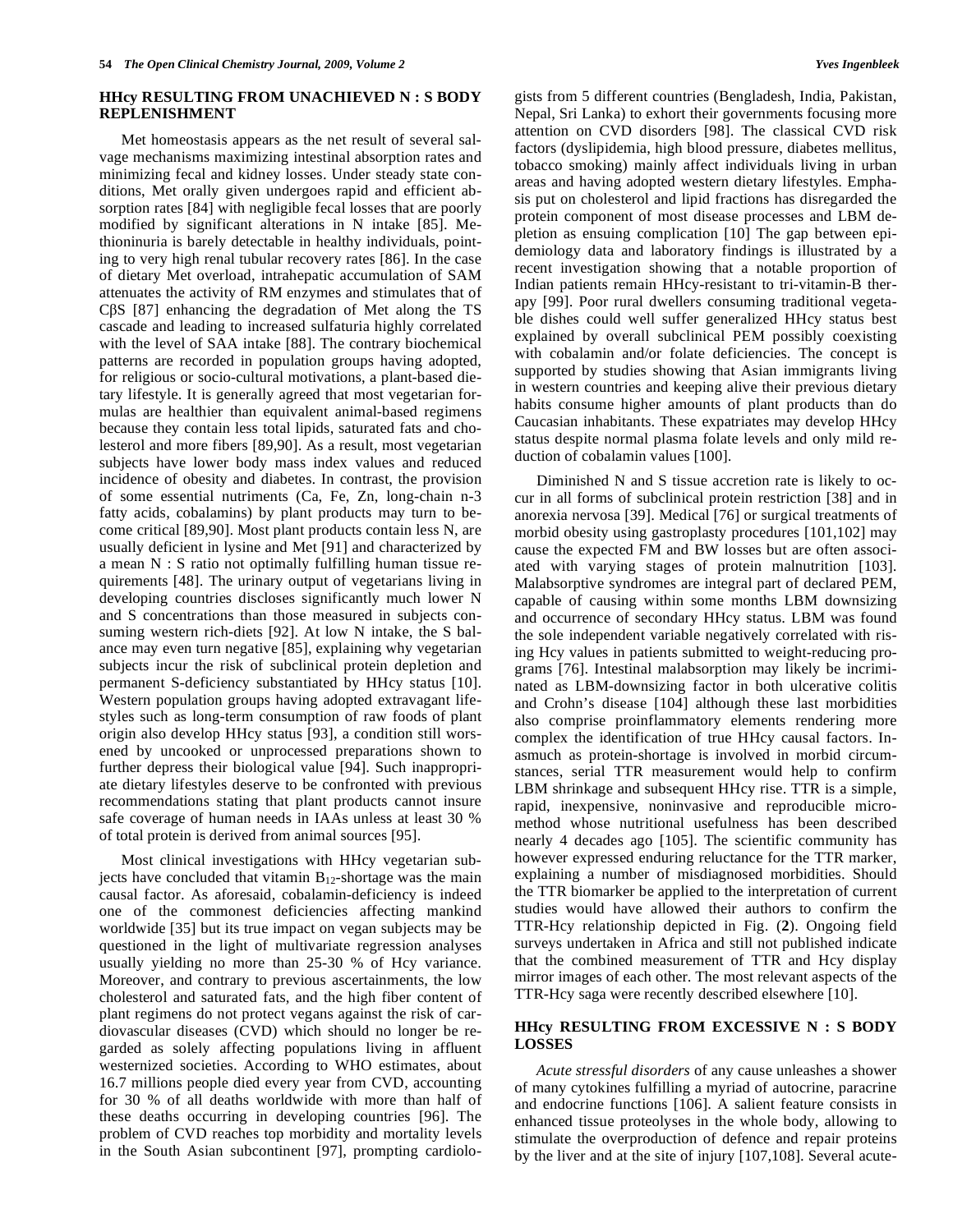phase reactants (APRs) constitute emblematic markers of the stress response amplitude [109]. The rate of protein degradation usually exceeds that undergoing neosynthesis [110, 111], leading to N balance becoming distinctly negative. The increased urinary leakage of N-catabolites (mainly urea, but also creatinine, ammonia and other minor compounds) [112,113] testifies that both metabolic and structural pools participate in the adaptive responses to acute stress in proportion to the magnitude of initial impact [11,114] . In very severe cases of injury in adult men, N urinary output may reach as high as 250 g  $N^{-1}$  week  $^{-1}$  which corresponds to a loss of about 8 kg LBM [11]. On the basis of Cuthbertson's data [65], the corresponding S spillover may be evaluated at 17 mg  $S^{-1}$  week  $^{-1}$ , meaning more than 10 % of TBS body stores. Another hallmark of acute stress is the reorchestration of endocrine status characterized by the overproduction of the so-called counterregulatory hormones (glucocorticoids, catecholamines, glucagon, somatotrophin) opposing the hypoglycemic and anabolizing properties of oversecreted insulin and contributing together with cytokines to the development of insulin refractoriness [107,108]. The molecular mechanisms whereby insulin resistance occurs are attributed to phosphorylation defects impairing tissue receptor and signaling systems [115,116]. Taken together, these adaptive hormonal alterations create a dichotomous stage identified by overall downregulation of synthetic processes in healthy tissues contrasting with upregulated activities in hepatic and inflamed territories [107,108]. The adequacy and efficacy of these multifaceted inflammatory events are depending on preexisting nutritional status of stressed patients, having led to the concept of a nutritionally dependent adaptive dichotomy (NDAD) [107,108]. As indicated previously, N and S losses reach top values some days after the initiation of acute injury [65], coinciding with the nadir recorded for N balance and TTR decline [11] and with culminating Hcy positions as shown in coronary heart infarct [117] and acute pancreatitis [118]. When the stressful condition subsides, provided that appropriate nutritional support is offered, N balance and TTR values gradually normalize [11] allowing Hcy to rejoin baseline levels within a couple of days [117,118]. In contrast, inadequate dietary management, metabolic or septic complications result in persistent N and S losses well recognized by subnormal TTR and supranormal Hcy concentrations.

 Rapid elevation of Hcy values is a common finding correlated with disease severity and mortality in acutely ill patients [119]. Burn injury is characterized by a profound loss of body N [120] explaining why Hcy $\rightarrow$ Met conversion rate is severalfold increased above normal level [67]. The intensity of RM rates appears to be proportionate to the extent of tissue proteolysis and to the magnitude of TBN and TBS losses, favoring increased regeneration of S-compounds in the face of augmented S-demands. Contrary to the prevailing consensus, high Hcy values appear beneficial to the overall body economy in short-term studies, reflecting greater capacity to overcome S-deficient states. The data are illustrated by HHcy pregnant women who experience efficient protection against the risk of intrauterine growth retardation [121]. Using Kaplan-Meyer statistical analysis, nephrologists were able to show that kidney patients with higher Hcy values benefit from better survival rates in comparison with low HHcy responders [122].

 (Micro)albuminuria has low prevalence in a general healthy population [123] but appears as a frequent anomaly in *chronic stressful disorders*, mainly in diabetics and kidney patients. Diabetic patients losing around 4 gr albuminuria  $day^{-1}$  are foreseen to be depleted by 3.3 kg LBM [124] (a loss of about 7 % of metabolically active tissues) on a yearly basis. (Micro)albuminuria is usually associated with insulin resistance [125], reflecting the regulatory effects exerted by proinflammatory cytokines [126] and APRs [127] in the course of protracted disease. Insulin refractoriness nevertheless fulfills in both acute and chronic circumstances the same preventive role aiming at preserving LBM integrity. As expected, HHcy states are usually found positively correlated with disease activity and with the level of cytokines [126], APRs [127], albuminuria [128,129] and insulin resistance [130]. When available, serum and urinary urea and creatinine values also demonstrate positive correlations with Hcy levels, implying the participation of both metabolic and structural compartments. Mild or moderate elevation of all these stigmata reflects low grade inflammation and confirms that tissue proteolytic processes still persist unabated albeit operating with attenuated intensity.

 Kidney patients are situated on the frontline of cardiovascular risks since they are reportedly capable of developing HHcy status in mild chronic renal insufficiency even in the absence of notable tissue damage [131] . The situation progressively aggravates in renal diseases of medium severity [132] and further deteriorates in end-stage renal failure characterized by exhaustion of metabolic capacities and strong refractoriness to vitamin therapy [40,133]. HHcy status frequently develop in type 1 [134], type 2 [135] and gestational diabetes mellitus [136] especially when patients display high blood levels of glycohemoglobin  $(HbA_1C)$ evocative of poor glycemic control [135]. Patients suffering combined diabetes and nephropathy disclose elevated Hcy values, incuring the risk of significantly reduced life expectancy [129]. Cushing's disease entails changes in LBM likely caused by cortisol-induced protein catabolism and dissolution of bone collagen network [137]. Any surgical operation constitutes a stressful burden documented by negative N balance and depletion of LBM reserves whose AA residues are partly derived toward protein syntheses involved in mounting appropriate healing responses [11]. This is illustrated in elective cesarian section [138], in uninephrectomy [139] as well as in kidney [140], liver [141] and heart  $[142]$ transplantation procedures. Unusually high N- and S-urinary leakage is likely associated with the massive protein losses pathognomonic of eclampsia [143] and lipoid nephrosis [144]. Consistent with Wilson's observations [66], elite athletes submitted to strenuous muscular training disclose tissue degradation in proportion to the duration and intensity of physical activities [145,146]. Patients suffering AIDSdisease [147], lymphoblastic leukemia [148], cervical and breast cancer [149,150] develop HHcy status whose magnitude seems proportionate to cell proliferation rate [149] and metastatic invasion [151] thereafter subsiding under successful therapy [151]. Subacute disorders characterized by cyclic bouts with spontaneous relapses or drug-induced remissions usually bear up and down alterations of Hcy values in relation to disease activity. Such erratic evolution is shown to occur in autoimmune processes [152], sickle cell disease [153] and parasitic infestations [154].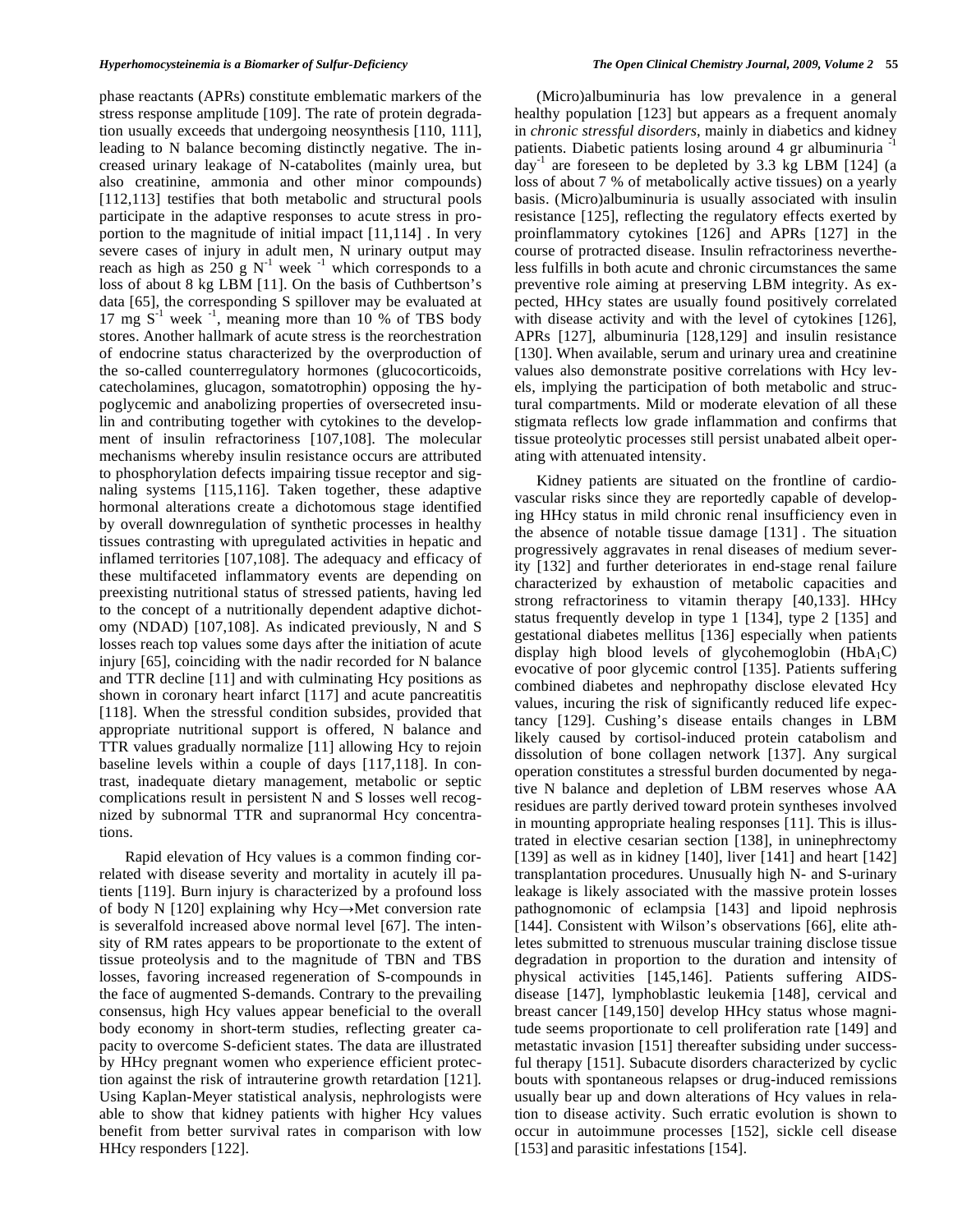#### **CONCLUDING PERSPECTIVES**

 The findings collected in the present review support the concept that, besides the classical vitamin causal factors, HHcy status may also develop as a result of LBM downsizing caused either by dietary N restriction / malabsorption or cytokine-induced tissue proteolysis. The reduction in LBM size implies that N balance turns negative, being associated in the former condition by restrained S tissue accretion rates and in the latter by concomitant N and S obligatory losses. The data illustrate the narrow metabolic interrelationships existing between N and S in mammalian tissues, stressing the role played by  $32S$  identified for the first time as essentiel nutrient in human nutrition. S essentiality is sustained by the fact that its depletion from body reserves entails major clinical complications documented notably by thrombovascular abnormalities [30-32]. The strong correlation found between HHcy and cardiovascular morbidity and mortality has been recognized since 1969 [30] and repeatedly confirmed by other investigations carried out in developed countries [31,32,41,81,155,156]. This situation constitutes a public health problem of growing importance in western ageing societies as HHcy incidence discloses exponential rise with increasing age [157]. The amplitude of the problem is less well substantiated in developing countries although preliminary surveys mainly performed in Asian countries [37,97-99] may be regarded as alarm signals predicting the occurrence of similar harmful disorders which remain to be causally identified in the light of overall subclinical PEM affecting vegan and low income population groups. HHcy is also incriminated into a panoply of cognitive and neurodegenerative deficits [158], bone fracture [159] and fetal growth retardation [121] among others. The advent of the S-deficiency concept is expected to generate worldwide public health impact and makes a plea for assessing the protein component taking part in the development of HHcy states.

 Despite the fact that nutritional and inflammatory factors deplete TBN and TBS stores through distinct and basically unrelated physiopathogenic mechanisms, they nevertheless share in common the capacity to impair  $C\beta S$  activity, to promote the upstream accumulation of Hcy and to stimulate  $Hcy \rightarrow Met$  remethylating processes. LBM thus integrates, as does TTR [10,82], both nutritional and inflammatory facets of any disease spectrum, inhibiting C $\beta S$  so as to provide univocal responses safeguarding Met homeostasis as a high metabolic priority. The level of  $C\beta S$  inhibition and the intensity of RM processes appear causally related to enhanced metabolic requirements, hence directly depending on LBM downsizing, reaching top responses in severe tissue depletion but disclosing mild or moderate Hcy elevations in rampant disturbances. There exists continuing discussion wondering about the mechanistic significance of HHcy with respect to cardiovascular diseases [160-163]. On the basis of data collected in the present review, we tentatively assume the following sequence of events : In all conditions where Ninadequacy is implicated, S-deficiency is the primary trigger of HHcy status. It is nevertheless necessary to make a clear distinction between N- and S-deficiencies resulting from insufficient intake or those generated by hypercatabolic reactions. The *former condition* is encountered in the sizeable proportion of population groups living in developing areas [36-38] as well as in subjects from western countries having adopted extravagant vegetable lifestyles [93,100] whose intake does not meet the recommended dietary allowances of 13 mg SAAs / kg-1 / day-1. Those individuals face the *direct* insult caused by permanent N- and S-restriction which does not permit achievement of body N equilibrium, leading to a stage of dystrophic LBM maturation. HHcy status of those chronically depleted individuals appears as the dark side of efforts provided by the S-depleted body to maintain acceptable anabolic activities. The *latter condition* appears as the *indirect* consequence of cytokine-induced acute and chronically evolutive illnesses characterized by concomitant losses of N- and S-substrates depleting both metabolic and structural compartments. The data collected in *acute stressful disorders* indicate that LBM downsizing, working alone, may cause Hcy elevation regardless of vitamin status [117,118]. In acute disorders, HHcy evolutionary patterns are too rapid to allow for the participation of vitamins whose plasma values usually remain unmodified [117,118]. It is of importance reminding that HHcy is beneficial in short-term events [121,122], allowing to readily supply the stressed body with S-derivatives under conditions of greater protein turnover. In *long-run disorders,* however, HHcy status becomes detrimental to the overall body vasculature [32,33], entailing subclinical endothelium dysfunction and diffuse blood vessel injury [164]. It seems likely that HHcy-induced vascular damage more particularly targets those vessels already deteriorated by preexisting lesions resulting from the natural unfolding of disease processes. Such synergistic vascular effects could explain the high prevalence of proteinuria, cerebral hemorrhage, cardiac infarct and deep vein thrombosis found in hypertensive, diabetic and kidney patients. This sequence of events is in accordance with the demonstration that, in chronically evolutive disorders, HHcy status precedes the development of (micro)albuminuria [128] which takes over from the loss of N-catabolites recorded during the acute stage of disease [107,108]. Proteinuria reflects the slope of LBM depletion rate and constitutes the best marker of disease activity and mortality risk [128,129]. Insulin resistance remaining correlated with urinary protein leakage [125,165] appears as the ultimate signal indicating that the stressed body still strives to curb LBM losses to the minimally required needs compatible with survival.

 Our data support the view expressed by Italian workers suggesting that Hcy, due to its large implication in many morbidities, could well be "a marker of disease or of a metabolic derangement in which the leading actor is another parameter still unknown" [163]. We assume that this unrecognized parameter is S-deficiency, resulting either from unachieved LBM replenishment or from sickness-induced LBM narrowing. The lesson to learn from this review is that upholding an "appropriate LBM must remain the major outcome measure of protein-related health" [166]. Serial measurement of TTR obviously fulfills the task and constitutes the most reliable way to streamline dietary protein adequacy and / or to follow-up LBM distortions from normal in human morbidities.

#### **REFERENCES**

- [1] Ault, W.C.; Kulp, J.L. Isotopic geochemistry of sulphur. *Geochim. Cosmochim. Acta*, **1959**, *16*, 201-235.
- [2] Kelly, D.P. In: *Sulphur in Biology;* Elliot, K.; Whelan, J., Eds.; CIBA Foundation Symposium: Amsterdam Excerpta Medica, **1979**, Vol. *72*, pp. 3-18.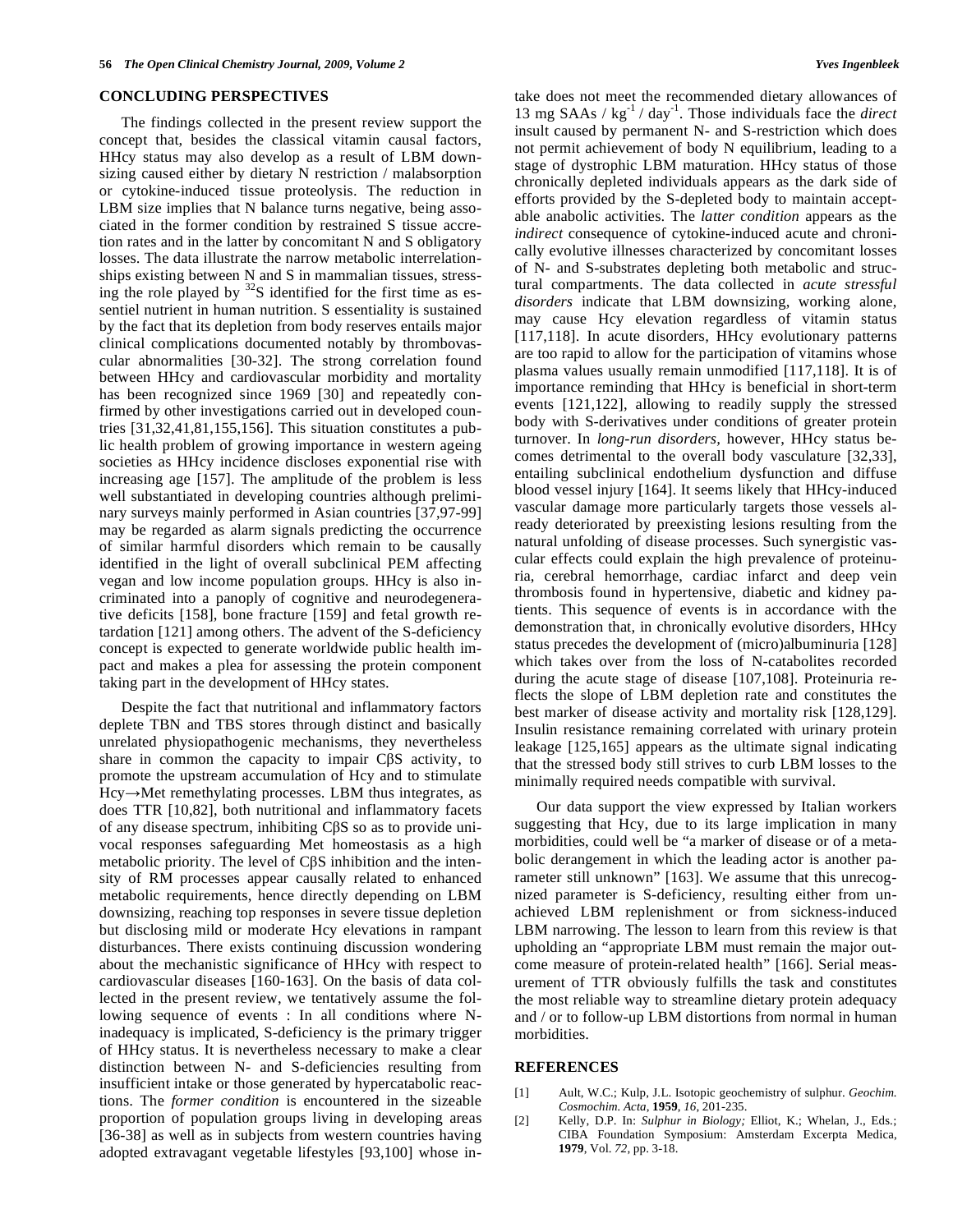#### *Hyperhomocysteinemia is a Biomarker of Sulfur-Deficiency The Open Clinical Chemistry Journal, 2009, Volume 2* **57**

- [3] Mitchell, S.C. *Biological Interactions of Sulfur Compounds*. Taylor & Francis: London, **1996**.
- [4] Huxtable, R.J. *Biochemistry of Sulfur.* Plenum Press: New York, **1986**.
- [5] Forbes, G.B. In: *Present Knowledge in Nutrition*; Ziegler E.E., Filer L.J., Eds.;  $7<sup>th</sup>$  ed.; ILSI Press : Washington DC, 1996, pp. 7-12.
- [6] Komarnisky, L.A.; Basu, T.K. In *Reviews in Food and Nutrition Toxicity;* Preedy V.R., Watson R.R., Eds.; CRC Press : Boca Raton, **2005**, Vol. *4*, pp. 85-104.
- [7] Bowman, B.A.; Russell, R.M. *Present Knowledge in Nutrition*,  $8<sup>th</sup>$ ed.; ILSI Press: Washington DC, **2001**.
- [8] International Commission on Radiation Protection. *Report of the Task Force Group on Reference Man*, Pergamon: Oxford, **1975**, Vol. *23*,
- [9] Kotler, D.P.; Tierney, A.R.; Wang, J.; Pierson, R.N. Jr. Magnitude of body-cell-mass depletion and the timing of death from wasting in AIDS. *Am. J. Clin. Nutr.,* **1989**, *50*, 444-447.
- [10] Ingenbleek, Y. In: *Recent Advances in Transthyretin Evolution, Structure and Biological Functions*; Richardson S.J., Cody V., Eds.; Springer Verlag: Berlin, **2009**, pp. 329-357.
- [11] Ingenbleek, Y.; Young, V.R. Significance of transthyretin in protein metabolism. *Clin. Chem. Lab. Med.,* **2002**, *40*, 1281-1291.
- [12] Janssen, I.; Heymsfield, S.B.; Wang, Z.M.; Ross, R. Skeletal muscle mass and distribution in 468 men and women aged 18-88 yr. *J. Appl. Physiol*., **2000**, *89*, 81-88.
- [13] Heymsfield, S.B.; Arteaga, C.; McManus, C.; Smith, J.; Moffitt, S. Measurement of muscle mass in humans : validity of the 24-hour urinary creatinine method. *Am. J. Clin. Nutr.,* **1983**, *37*, 478-494.
- [14] Heymsfield, S.B.; McManus, C.; Stevens, V.; Smith, J. Muscle mass : reliable indicator of protein-energy malnutrition severity and outcome. *Am. J. Clin. Nutr*., **1982**, *35* (Suppl 5), 1192-1199.
- [15] Cohn, S.H.; Gartenhaus, W.; Sawitsky, A.; Rai, K.; Zanzi, I.; Vaswani, A.; Ellis, K.J.; Yasumura, S.; Cortes, E.; Vartsky, D. Compartmental body composition of cancer patients by measurement of total body nitrogen, potassium and water. *Metabolism*, **1981**, *30*, 222-229.
- [16] Ellis, K.J.; Yasumura, S.; Vartsky, D.; Vaswani, A.N.; Cohn, S.H. Total body nitrogen in health and disease: effects of age, weight, height, and sex. *J. Lab. Clin. Med.,* **1982**, *99*, 917-926.
- [17] Battezzatti, A.; Bertoli, S.; San Romerio, A.; Testolin, G. Body composition: an important determinant of homocysteine and methionine concentrations in healthy individuals. *Nutr. Metab. Cardiovasc. Dis.,* **2007**, *17*, 525-534.
- [18] Fors, H.; Gelander, L.; Bjarnason, R.; Albertsson-Wikland, K.; Bosaeus, I. Body composition, as assessed by electrical impedance spectroscopy and dual-energy X-ray absorptiometry, in a healthy paediatric population. *Acta Paediatr.,* **2002**, *91*, 755-760.
- [19] Kim, J.; Shen, W.; Gallagher, D.; Jones, A.; Wang, Z.M.; Wang, J.; Heshka, S.; Heymsfield, S.B. Total-body skeletal muscle mass : estimation by dual-energy X-ray absorptiometry in children and adolescents. *Am. J. Clin. Nutr.,* **2006**, *84*, 1014-1020.
- [20] Lohman, T.G.; Going, S.B. Body composition assessment for development of an international growth standard for preadolescent and adolescent children. *Food Nutr. Bull*., **2006**, *27*, S314-S325.
- [21] Mauras, N. Growth hormone and sex steroids. Interactions in puberty. *Endocrinol. Metab. Clin. North Am.,* **2001**, *30,* 529-544.
- [22] Veldhuis, J.D.; Roemmich, J.N.; Richmond, E.J.; Rogol, A.D.; Lovejoy, F.C.; Sheffield-Moore, M.; Mauras, N.; Bowers, C.Y. Endocrine control of body composition in infancy, childhood, and puberty. *Endocr. Rev*., **2005**, *26*, 114-146.
- [23] Cohn, S.H.; Vartsky, D.; Yasumura, S.; Vaswani, A.N.; Ellis, K.J. Indexes of body cell mass: nitrogen versus potassium. *Am. J. Physiol*., **1983**, *244*, E305-E310.
- [24] Gallagher, D.; Visser, M.; De Meersman, R.E.; Sepulveda, D.; Baumgartner, R.N.; Wang, J.; Pierson, R.N.; Pi-Sunyer, F.X.; Heymsfield, S.B. Appendicular skeletal muscle mass: effects of age, gender, and ethnicity. *J. Appl. Physiol*., **1997**, *83*, 229-239.
- [25] Hansen, R.D.; Raja, C.; Aslani, A.; Smith, R.C.; Allen, B.J. Determination of skeletal muscle mass and fat-free mass by nuclear and dual-energy X-ray absorptiometry methods in men and women aged 51-84. *Am. J. Clin. Nutr*., **1999**, *70*, 228-233.
- [26] Cantoni, G.L. S-adenosylmethionine: a new intermediate formed enzymatically from L-methionine and adenosine triphosphate. *J. Biol. Chem.*, **1953**, *204,* 403-416.
- [27] Kang, S.S.; Wong, P.W.; Norusis, M. Homocysteinemia due to folate deficiency. *Metabolism,* **1987**, *36*, 458-462.
- [28] Stabler, S.P.; Allen, R.H.; Savage, D.G.; Lindenbaum, J. Clinical spectrum and diagnosis of cobalamin deficiency. *Blood,* **1990**, *76,*  871-881.
- [29] Ubbink, J.B.; van der Merwe, A.; Delport, R.; Allen, R.H.; Stabler, S.P.; Riezler, R.; Vermaak, W.J. The effect of subnormal vitamin B-6 status on homocysteine metabolism*. J. Clin. Invest*., **1996**, *98*, 177-184.
- [30] McCully, K.S. Vascular pathology of homocysteinemia : implications for the pathogenesis of arteriosclerosis. *Am. J. Pathol.,* **1969**, *56,* 111-128.
- [31] Welsch, G.N.; Loscalzo, J. Homocysteine and atherothrombosis. *N*. *Engl. J. Med.,* **1998**, *338,* 1042-1050.
- [32] Lentz, SR. Mechanisms of homocysteine-induced atherothrombosis. *J. Thromb. Haemost.,* **2005**, *3,* 1646-1654.
- [33] Perla-Kaján, J.; Twardowski, T.; Jakubowski, H. Mechanisms of homocysteine toxicity in humans. *Amino Acids,* **2007**, *32*, 561-572.
- [34] Selhub, J. Public health significance of elevated homocysteine. *Food Nutr. Bull*., **2008**, *29*(Suppl. 2), S116-S125.
- [35] Stabler, S.P.; Allen, R.H. Vitamin B12 deficiency as a worldwide problem. *Annu. Rev. Nutr.,* **2004**, *24*, 299-328.
- [36] Hung, C.J.; Huang, P.C.; Lu, S.C.; Li, Y.H.; Huang, H.B.; Lin, B.F.; Chang, S.J.; Chou, H.F. Plasma homocysteine levels in Taiwanese vegetarians are higher than those of omnivores. *J. Nutr.,* **2002**, *132,* 152-158.
- [37] Yajnik, C.S.; Deshpande, S.S.; Lubree, H.G.; Naik, S.S.; Bhat, D.S.; Uraday, B.S.; Deshpande, J.H.; Rege, S.S.; Refsum, H.; Yudkin, J.S. Vitamin B12 deficiency and hyperhomocysteinemia in rural and urban Indians. *J. Assoc. Physicians India,* **2006**, *54*, 775- 782.
- [38] Ingenbleek, Y.; Hardillier, E.; Jung, L. Subclinical protein malnutrition is a determinant of hyperhomocysteinemia. *Nutrition,* **2002**, *18,* 40-46.
- [39] Moyano, D.; Vilaseca, M.A.; Artuch, R.; Valls, C.; Lambruschini, N. Plasma total-homocysteinemia in anorexia nervosa. *Eur. J. Clin. Nutr.,* **1998**, *52,* 172-175.
- [40] Van Guldener, C. Homocysteine and the kidney. *Curr. Drug Metab.,* **2005***, 6,* 23-26.
- [41] Joseph, J.; Handy, D.E.; Loscalzo, J. Quo vadis: whither homocysteine research ? *Cardiovasc. Toxicol.,* **2009***, 9,* 53-63.
- [42] Mueller, J.H. A new sulphur-containing amino acid isolated from the hydrolytic products of protein. *J. Biol. Chem.,* **1923**, *56*, 157- 169.
- [43] Womack, M.; Kemmerer, K.S.; Rose, W.C. The relation of dietary methionine and cysteine to growth. *J. Biol. Chem.,* **1937**, *121*, 403- 410.
- [44] Rose, W.C. The amino acid requirements of adult man. *Nutr. Abstr. Rev. Ser. Hum. Exp.,* **1957**, *27,* 613-647.
- [45] Raguso, C.A.; Ajami, A.M.; Gleason, R.; Young V.R. Effect of cystine intake on methionine kinetics and oxidation determined with oral tracers of methionine and cysteine in healthy adults. *Am. J. Clin. Nutr*., **1997***, 66,* 283-292.
- [46] Gaull, G.; Sturman, J.A.; Raïhä, N.C. Development of mammalian sulfur metabolism : absence of cystathionase in human fetal tissues. *Pediatr. Res.,* **1972**, *6*, 538-547.
- [47] Fugakawa, N.K.; Ajami, A.M.; Young, V.R. Plasma methionine and cysteine kinetics in response to an intravenous glutathione infusion in adult humans. *Am. J. Physiol*., **1996**, *270,* E209-E214.
- [48] Ingenbleek, Y. The nutritional relationship linking sulfur to nitrogen in living organisms. *J. Nutr.,* **2006**, *136,* S1641-S1651.
- [49] FAO/WHO/UNU. Energy and Protein Requirements. Report of a Joint FAO/WHO/UNU Expert Consultation Group. Technical Report Series N° 724, Geneva : WHO, **1985**.
- [50] Mudd, S.H.; Poole, J.R. Labile methyl balances for normal humans on various dietary regimens. *Metabolism,* **1975**, *24*, 172-175.
- [51] Storck, K.J.; Wagner, D.A.; Burke, J.F.; Young, V.R. [1-<sup>13</sup>C; methyl-<sup>2</sup>H<sub>3</sub>] methionine kinetics in humans : methionine conservation and cystine sparing. *Am. J. Physiol*., **1990**, *258,* E790-E798.
- [52] Finkelstein, J.D.; Martin, J.J. Methionine metabolism in mammals. distribution of homocysteine between competing pathways. *J. Biol. Chem.,* **1984**, *259*, 9508-9513.
- [53] Finkelstein, J.D.; Kyle, W.; Martin, J.J.; Pick, A.M. Activation of cystathionine synthase by adenosylmethionine and adenosylethionine. *Biochem. Biophys. Res. Comm.*, **1975**, *66*, 81-87.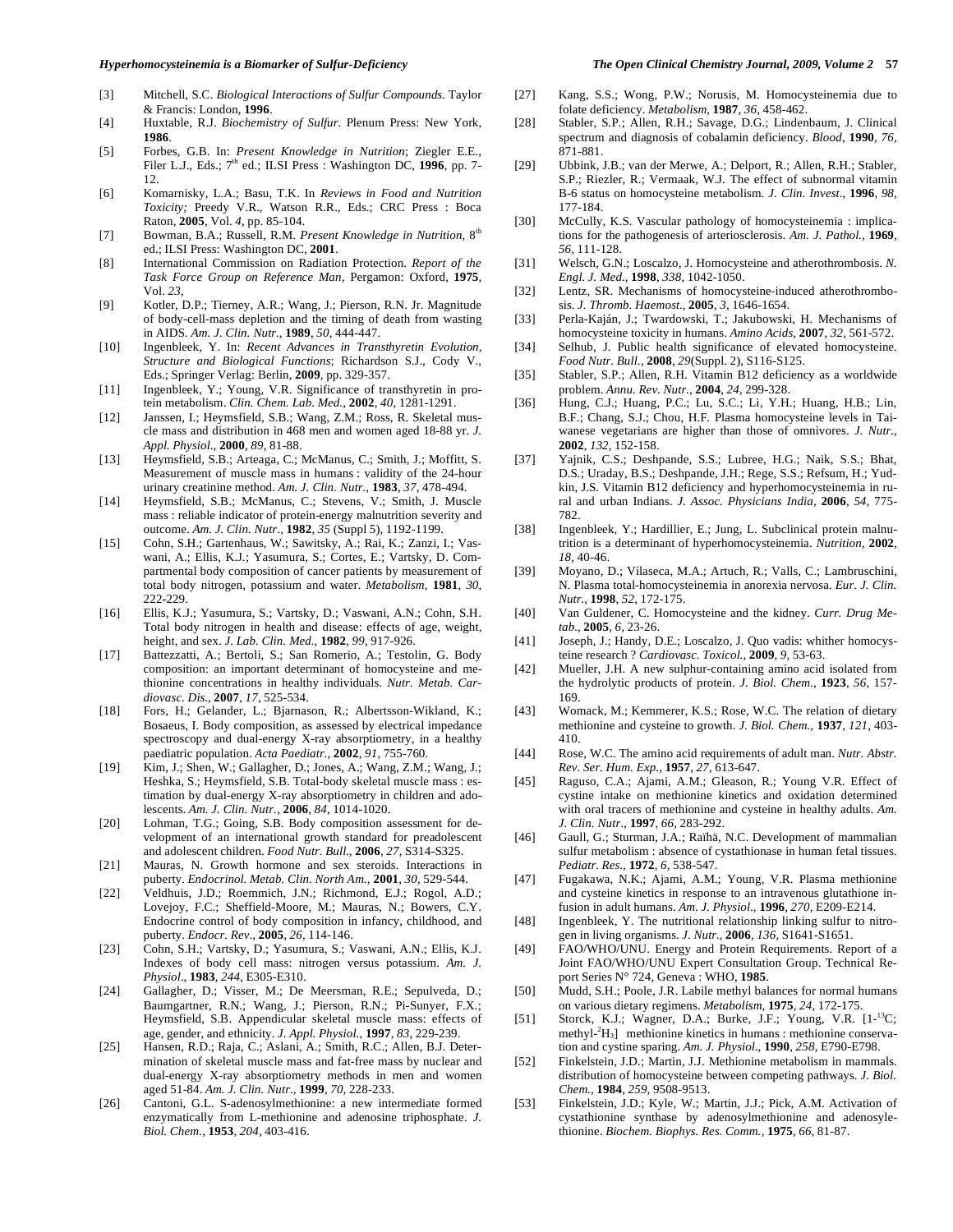- [54] Jhee, K.H.; Kruger, W.D. The role of cystathionine  $\beta$ -synthase in homocysteine metabolism. *Antioxid. Redox. Signal.,* **2005**, *7,* 813- 822.
- [55] Flaim, K.E.; Liao, W.S.; Peavy, D.E.; Taylor, J.M.; Jefferson, L.S. The role of amino acids in the regulation of protein synthesis in perfused rat liver. II. Effects of amino acid deficiency on peptide chain initiation, polysomal aggregation, and distribution of albumin mRNA. *J. Biol. Chem.,* **1982**, *257*, 2939-2946.
- [56] Pabo, C.O.; Peisach, E.; Grant, R.A. Design and selection of novel Cys2His2 zinc finger proteins. *Annu. Rev. Biochem.,* **2001**, *70,* 313- 340.
- [57] Betz, S.F. Disulfide bonds and the stability of globular proteins. *Prot. Sci.,* **1993**, *2,* 1551-1558.
- [58] Strott, C.A. Sulfonation and molecular action. *Endocr. Rev.,* **2002**, *23,* 703-732.
- [59] Ingenbleek, Y.; Young, V.R. The essentiality of sulfur is closely related to nitrogen metabolism: a clue to hyperhomocysteinemia. *Nutr. Res. Rev.,* **2004**, *17,* 135-151.
- [60] Owens, F.N.; Bergen, W.G. Nitrogen metabolism in ruminant animals : historical perspective, current understanding and future implications. *J. Anim. Sci.,* **1983**, *57*(Suppl 2), 498-518.
- [61] Fuller, M.F.; McWilliam, R.; Wang, T.C.; Giles, L.R. The optimum dietary amino acid pattern for growing pigs. 2. Requirements for maintenance and for tissue protein accretion. *Br. J. Nutr*., **1989**, *62,* 255-267.
- [62] Millward, D.J.; Price, G.M.; Pacy, P.J.; Halliday, D. Maintenance protein requirements : the need for conceptual re-evaluation. *Proc. Nutr. Soc*., **1990**, *49*, 473-487.
- [63] Sherman, H.C.; Hawk, P.B. On the elimination of nitrogen, sulphates, and phosphates after the ingestion of proteid food. *Am. J. Physiol.,* **1900**, *4,* 25-49.
- [64] Raguso, C.A.; Pereira, P.; Young, V.R. A tracer investigation of obligatory oxidative amino acid losses in healthy, young adults. *Am. J. Clin. Nutr.,* **1999**, *70,* 474-483.
- [65] Cuthbertson, D.P. The distribution of nitrogen and sulphur in the urine during conditions of increased catabolism. *Biochem. J*., **1931***, 25,* 236-244.
- [66] Wilson, H.E.C. The effect of prolonged hard muscular work on sulphur and nitrogen metabolism. *J. Physiol. (London*), **1934**, *82,* 184-188.
- [67] Yu, Y.; Burke, J.F.; Young, V.R. A kinetic study of  $L^2H_3$ -methyl-1-13C-methionine in patients with severe burn injury. *J. Trauma,* **1993**, *35*, 1-7.
- [68] Ingenbleek, Y.; Barclay, D.; Dirren, H. Nutritional significance of alterations in serum amino acid patterns in goitrous patients. *Am. J. Clin. Nutr.,* **1986**, *43,* 310-319.
- [69] Mudd, S.H.; Finkelstein, J.D.; Irreverre, F.; Laster, L. Homocystinuria : an enzymatic defect. *Science,* **1964**, *143*, 1443-1445.
- [70] Yamamoto, N.; Tanaka, T.; Noguchi, T. The effect of a highprotein diet on cystathionine- $\beta$ -synthase activity and its transcript levels in rat liver. *J. Nutr. Sci. Vitaminol.,* **1996**, *42*, 589-593.
- [71] Okawa, H.; Morita, T.; Sugiyama, K. Increased plasma homocysteine concentration in rats from a low casein diet. *Biosci. Biotechnol. Biochem.,* **2006**, *70,* 3050-3053.
- [72] Finkelstein, J.D. The metabolism of homocysteine: pathways and regulation. *Eur. J. Pediatr.,* **1998**, *157*(Suppl 2), S40-S44.
- [73] Finkelstein, J.D.; Kyle, W.E.; Harris, B.J. Methionine metabolism in mammals : regulation of homocysteine methyltransferases in rat tissues. *Arch. Biochem. Biophys.,* **1971**, *146,* 84-92.
- [74] Wang, L.; Jhee, K.H.; Hua, X.; DiBello, P.M.; Jacobsen, D.W.; Kruger, W.D. Modulation of cystathionine  $\beta$ -synthase level regulates total serum homocysteine in mice. *Circ. Res.,* **2004**, *94,* 1318- 1324.
- [75] Dierkes, J.; Jeckel, A.; Ambrosch, A.; Westphal, S.; Luley, C.; Boeing, H. Factors explaining the difference in total homocysteine between men and women in the European Investigation into Cancer and Nutrition Potsdam study. *Metabolism,* **2001**, *50,* 640-645.
- [76] Gallistl, S.; Sudi, K.M.; Erwa, W.; Aigner, R.; Borkenstein, M. Determinants of homocysteine during weight reduction in obese children and adolescents. *Metabolism,* **2001**, *50,* 1220-1223.
- [77] Rauh, M.; Verwied, S.; Knerr, I.; Dörr, H.G.; Sönnichsen, A.; Koletzko, B. Homocysteine concentrations in a German cohort of 500 individuals: reference ranges and determinants of plasma levels in healthy children and their parents. *Amino Acids,* **2001**, *20*, 409- 418.
- [78] Zamboni, M.; Di Francesco, V.; Zoico, E.; Bissoli, L.; Zivelonghi, A.; Mandragona, R.; Mazzali, G.; Tosoni, P.; Brocco, G.; Faccini, G.; Bosello, O. Homocysteine and life-style in the elderly. *Aging (Milano),* **2001**, *13,* 437-442.
- [79] Rosenberg, I.H.; Selhub, J.; Jacques, P.F.; Bowman, B.A.; Gunter, E.W.; Johnson, C.L.; Murphy, R.S. In *International Conference on Homocysteine Metabolism : From Basic Science to Clinical Medicine;* Graham, I., Refsum, H., Rosenberg, I.H., Ueland, P.M., Eds.; Kluwer Academic: Norwell MA, **1997**, pp. 183-187.
- [80] Strassburg, A.; Krems, C.; Lührmann, P.M.; Hartmann, B.; Neuhäuser-Berthold, M. Effect of age on plasma homocysteine concentrations in young and elderly subjects considering serum vitamin concentrations and different lifestyle factors. *Int. J. Vitamin. Nutr. Res.,* **2004**, *74,* 129-136.
- [81] De Ruijter, W.; Westendorp, R.G.; Assendelft, W.J.; den Elzen, W.P.; de Craen, A.J.M.; le Cessie, S.; Gussekloo, J. Use of Framingham score and new biomarkers to predict cardiovascular mortality in older people: population based observational study. *Br. Med. J.,* **2009**, *338,* a3083.
- [82] Ingenbleek, Y. Why should plasma transthyretin become a routine screening tool in elderly persons ? *J. Nutr. Health Aging,* **2009**, *13,* 640-642.
- [83] Strauss, D.S.; Marten, N.W.; Hayden, J.M.; Burke, E.J. Protein restriction decreases the abundance of serum albumin and transthyretin nuclear transcripts in rat liver. *J. Nutr.,* **1994**, *124*, 1041-1051.
- [84] Horowitz, J.H.; Rypins, E.B.; Henderson, J.M.; Heymsfield, S.B.; Moffitt, S.D.; Bain, R.P.; Chawla, R.K.; Bleier, J.C.; Rudman, D. Evidence for impairment of transsulfuration pathway in cirrhosis. *Gastroenterology*, **1981***, 81,* 668-675.
- [85] Prothro, J.; Mackellar, I.; Reyer, N.; Linz, M.; Chou, C. Utilization of nitrogen, energy, and sulfur by adolescent boys fed three levels of protein. *J. Nutr.,* **1973**, *103,* 786-791.
- [86] Stabler, S.P.; Marcell, P.D.; Podell, E.R.; Allen, R.H. Quantitation of total homocysteine, total cysteine, and methionine in normal serum and urine using capillary gas chromatography-mass spectrometry. *Anal. Biochem.,* **1987**, *162,* 185-196.
- [87] Finkelstein, J.D.; Martin, J.J. Methionine metabolism in mammals. Adaptation to methionine excess. *J. Biol. Chem.,* **1986**, *261,* 1582- 1587.
- [88] Sabry, Z.I.; Shadarevian, S.B.; Cowan, J.W.; Campbell, J.A. Relationship of dietary intake of sulphur amino acids to urinary excretion of inorganic sulphate in man. *Nature,* **1965**, *206,* 931-933.
- [89] Walter, P. Effects of vegetarian diets on aging and longevity. *Nutr. Rev.,* **1997**, *55,* S61-S68.
- [90] Key, T.J.; Appleby, P.N.; Rosell, M.S. Health effects of vegetarian and vegan diets. *Proc. Nutr. Soc*., **2006**, *65,* 35-41.
- [91] Young, V.R.; Pellet, P.L. Plant proteins in relation to human protein and amino acid nutrition. *Am. J. Clin. Nutr.,* **1994**, *59,* S1203- S1212.
- [92] Pathak, J.D.; Joshi, S.D. Nitrogen and sulphur elimination in 24 hours urine by elderly Indians. *Indian J. Physiol. Pharmacol.,* **1981**, *25,* 41-47.
- [93] Koebnick, C.; Garcia, A.L.; Dagnelie, P.C.; Strassner, C.; Lindemans, J.; Katz, N.; Leitzmann, C.; Hoffmann, I. Long-term consumption of a raw food diet is associated with favorable serum LDL cholesterol and triglycerides but also with elevated plasma homocysteine and low serum HDL cholesterol in humans. *J. Nutr.,* **2005**, *135*, 2372-2378.
- [94] Friedman, M. Dietary impact of food processing. *Annu. Rev. Nutr.,* **1992**, *12*, 119-137.
- [95] Young, V.R.; Pellet, P.L. Current concepts concerning amino acids in adult and their implications for international planning. *Food Nutr. Bull.,* **1990**, *12*, 289-300.
- [96] World Health Organization. The World Health Report 2001. *Health Systems: Improving Performance.* WHO: Geneva, **2001**.
- [97] Lee, J.; Heng, D.; Chia, K.S.; Chew, S.K.; Tan, B.Y.; Hughes, K. Risk factors and incident coronary heart disease in Chinese, Malay and Asian Indian males: the Singapore Cardiovascular Cohort Study. *Int. J. Epidemiol.,* **2001**, *30*, 983-988.
- [98] Srivastava, R. South Asia's governments exhorted to focus on CVD. *Lancet,* **2002**, *359*, 858.
- [99] Ghosh, K.; Khare, A.; Shetty, S. Fasting plasma homocysteine levels are increased in young patients with acute myocardial infarction from Western India. *Indian Heart J.,* **2007**, 5*9*, 242-245.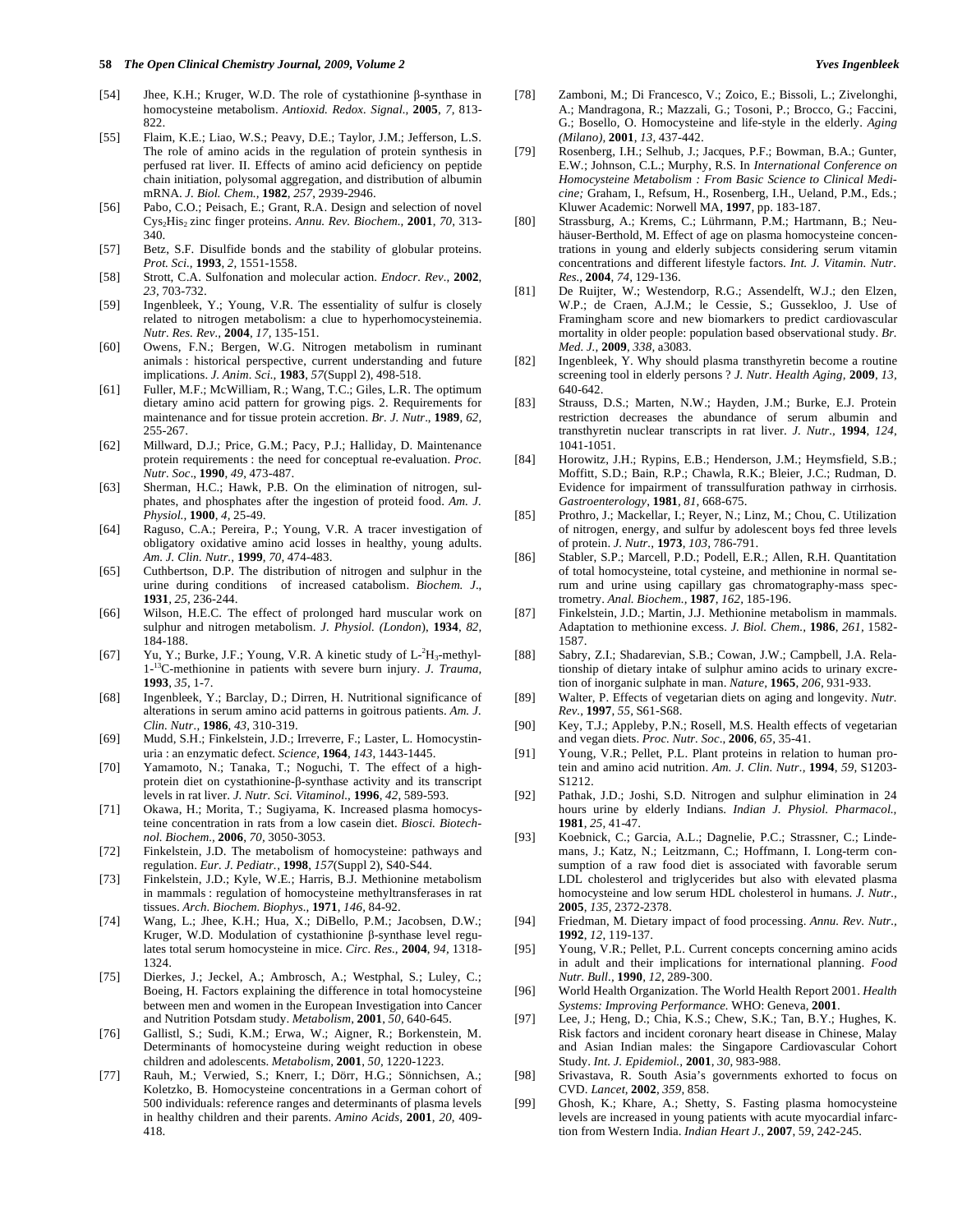- [100] Chandalia, M.; Abate, N.; Cabo-Chan, A.V. Jr.; Devaraj, S.; Jialal, I.; Grundy, S.M. Hyperhomocysteinemia in Asian Indians living in the United States*. J. Clin*. *Endocrinol. Metab*., **2003**, *88,* 1089- 1095.
- [101] Borzon-Chazot, F.; Harthe, C.; Teboul F.; Labrousse, F.; Gaume, C.; Guadagnino, L.; Claustrat, B.; Berthezène, F.; Moulin, P. Occurrence of hyperhomocysteinemia 1 year after gastroplasty for severe obesity. *J. Clin. Endocrinol. Metab.,* **1999**, *84*, 541- 545.
- [102] Sheu, W.H.; Wu, H.S.; Wang, C.W.; Wan, C.J.; Lee, W.J. Elevated plasma homocysteine concentrations six months after gastroplasty in morbidly obese subjects. *Intern. Med*., **2001**, *40,* 584-588.
- [103] Faintuch, J.; Matsuda, M.; Cruz, M.E.; Silva, M.M.; Teivelis, M.P.; Garrido, A.B. Jr.; Gama-Rodrigues, J.J. Severe protein-calorie malnutrition after bariatric procedures. *Obes. Surg.,* **2004**, *14,* 175- 181.
- [104] Nakano, E.; Taylor, C.J.; Chada, L.; McGaw, J.; Powers, H.J. Hyperhomocysteinemia in children with inflammatory bowel disease. *J. Pediatr. Gastroenterol. Nutr.,* **2003**, *37,* 586-590.
- [105] Ingenbleek, Y.; De Visscher, M.; De Nayer, P. Measurement of prealbumin as index of protein-calorie malnutrition. *Lancet*, **1972**, *2*(7768)*,* 106-109.
- [106] Bienvenu, J.; Monneret, G.; Fabien, N.; Revillard J.P. The clinical usefulness of the measurement of cytokines. *Clin. Chem. Lab. Med.,* **2000**, *38*, 267-285.
- [107] Ingenbleek, Y.; Bernstein, L.H. The stressful condition as a nutritionally dependent adaptive dichotomy. *Nutrition*, **1999**, *15,* 305- 320.
- [108] Ingenbleek, Y.; Bernstein, L.H. The nutritionally dependent adaptive dichotomy (NDAD) and stress hypermetabolism. *J. Clin. Ligand Assay,* **1999**, *22,* 259-267.
- [109] Heinrich, P.C.; Castell, J.V.; Andus, T. Interleukin-6 and the acute phase response. *Biochem. J.,* **1990**, *265,* 621-626.
- [110] Tomkins, A.M.; Garlick, P.J.; Schofield, W.N.; Waterlow, J.C. The combined effects of infection and malnutrition on protein metabolism in children*. Clin. Sci.,* **1983**, *65,* 313-324.
- [111] Arnold, J.; Campbell, I.T.; Samuels, T.A.; Devlin, J.C.; Green, C.J.; Hipkin, L.J.; MacDonald, I.A.; Scrimgeour, C.M.; Smith, K.; Rennie, M.J. Increased whole body protein breakdown predominates over increased whole body synthesis in multiple organ failure. *Clin. Sci.,* **1993**, *84,* 655-661.
- [112] Beisel, W. Metabolic response to infection. *Annu. Rev. Med.,* **1975**, *26*, 9-20.
- [113] Long, C.L.; Birkhahn, R.H.; Geiger, J.W.; Blakemore, W.S. Contribution of skeletal muscle protein in elevated rates of whole body protein catabolism in trauma patients. *Am. J*. *Clin. Nutr.,* **1981**, *34,* 1087-1093.
- [114] Plank, L.D.; Connolly, A.B.; Hill, G.L. Sequential changes in the metabolic response in severely septic patients during the first 23 days after the onset of peritonitis. *Ann. Surg.,* **1998**, *228,* 146- 158.
- [115] Häring, H.; Kirsch, D.; Obermaier, B.; Ermel, B.; Machicao, F. Decreased tyrosine kinase activity of insulin receptor isolated from rat adipocytes rendered insulin-resistant by catecholamine treatment *in vitro*. *Biochem. J.,* **1986**, *234,* 59-66.
- [116] Hotamisligil, G.S.; Budavari, A.; Murray, D.; Spiegelman, B.M. Reduced tyrosine kinase activity of the insulin receptor in obesitydiabetes. Central role of tumor necrosis factor-a. *J. Clin. Invest.*, **1994**, *94*, 1543-1549.
- [117] Turgan, N.; Boydak, B.; Habif, S.; Apakkan, S.; Özmen, D.; Mutaf, I.; Bayindir O. Plasma homocysteine levels in acute coronary syndromes. *Jpn. Heart J.,* **1999**, *40,* 729-736.
- [118] Yuzbasioglu, M.F.; Ozkaya, M.; Cakal, E.; Goksu, M. Changes in plasma levels of homocysteine in patients with acute pancreatitis. *J. Pancreas,* **2008**, *9,* 357-361.
- [119] Schindler, K.; Zauner, C.; Buchmayer, H.; Födinger, M.; Wölfl, G.; Bieglmayer, C.; Heinz, G.; Wilfing, A.; Hörl, W.H.; Sunder-Plassmann, G. High prevalence of hyperhomocysteinemia in critically ill patients. *Crit. Care Med*., **2000**, *28*, 991-995.
- [120] Wolfe, R.R.; Jahoor, F.; Hartl, W.H. Protein and amino acid metabolism after injury. *Diabetes Metab. Rev*., **1989**, *5,* 149-164.
- [121] Infante-Rivard, C.; Rivard, G.E.; Gauthier, R.; Théorêt, Y. Unexpected relationship between plasma homocysteine and intrauterine growth restriction. *Clin. Chem.,* **2003**, *49,* 1476-1482.
- [122] Suliman, M.E.; Stenvinkel, P.; Qureshi, A.R.; Bárány, P.; Heimburger, O.; Anderstam, B.; Alvestrand, A.; Lindholm, B. Hyper-

homocysteinemia in relation to plasma free amino acids, biomarkers of inflammation and mortality in patients with chronic kidney disease starting dialysis therapy. *Am. J. Kidney Dis.,* **2004**, *44,* 455- 465.

- [123] Metcalff, P.A.; Scragg, R.K. Epidemiology of microalbuminuria in the general population. *J. Diabetes Complications,* **1994**, *8*, 157- 163.
- [124] Pupim, L.B.; Heimbürger, O.; Qureshi, A.R.; Ikizler, T.A.; Stenvinkel, P. Accelerated lean body mass loss in incident chronic dialysis patients with diabetes mellitus. *Kidney Int.,* **2005**, *68,* 2368- 2374.
- [125] Mykkännen, L.; Zaccaro, D.J.; Wagenknecht, L.E.; Robbins, D.C.; Gabriel, M.; Haffner, S.M. Microalbuminuria is associated with insulin resistance in nondiabetic subjects: the insulin resistance atherosclerosis study. *Diabetes,* **1998**, *47,* 793-800.
- [126] Tilg, H.; Moschen, A.R. Inflammatory mechanisms in the regulation of insulin resistance. *Mol. Med.,* **2008**, *14,* 222-231.
- [127] Festa, A.; D'Agostino, R. Jr.; Tracy, R.P.; Haffner, S.M. Elevated levels of acute-phase proteins and plasminogen activator inhibitor-1 predict the development of type 2 diabetes : the insulin resistance atherosclerosis study. *Diabetes,* **2002**, *51,* 1131-1137.
- [128] Jager, A.; Kostense, P.J.; Nijpels, G.; Dekker, J.; Heine, R.J.; Bouter, L.M.; Donker, A.J.M.; Stehouwer, C.D.A. Serum homocysteine levels are associated with the development of (micro)albuminuria : the Hoorn study. *Arterioscler*. *Thromb. Vasc. Biol*., **2001**, *21,* 74-81.
- [129] Chico, A.; Pérez, A.; Córdoba, A.; Arcelús, R.; Carreras, G.; de Leiva, A.; González-Sastre, F.; Blanco-Vaca, F. Plasma homocysteine is related to albumin excretion rate in diabetic patients with diabetes mellitus : a new link between diabetic nephropathy and cardiovascular disease ? *Diabetologia,* **1998**, *41,* 684-693.
- [130] Meigs, J.B.; Jacques, P.F.; Selhub, J.; Singer, D.E.; Nathan, D.M.; Rifai, N.; D'Agostino, R.B.; Wilson, P.W.F. Fasting plasma homocysteine levels in the insulin resistance syndrome: The Framingham offspring study. *Diabetes Care,* **2001**, *24,* 1403-1410.
- [131] Robles, N.R.; Romero, J.; Gomez Casero, L.; Escola, J.M.; Ramos, J.L.; Sánchez Casado, E. Hyperhomocysteinemia in patients with mild chronic renal failure. *Eur. J. Intern. Med.,* **2005**, *16,* 334-338.
- [132] Perna, A.F.; Ingrosso, D.; Satta, E.; Lombardi, C.; Acanfora, F.; De Santo, N.G. Homocysteine metabolism in renal failure. *Curr. Opin. Clin. Nutr. Metab. Care,* **2004**, *7,* 53-57.
- [133] Devriese, A.S.; Verbeke, F.; Schrijvers, B.F.; Lameire, N.H. Is folate a promising agent in the prevention and treatment of cardiovascular disease in patients with renal failure? *Kidney Int.,* **2002**, *61,* 1199-1209.
- [134] Saeed, B.O.; Nixon, S.J.; White, A.J.; Summerfield, G.P.; Skillen, A.W.; Weaver, J.U. Fasting homocysteine levels in adults with type 1 diabetes and retinopathy. *Clin. Chim. Acta,* **2004**, *341*, 27-32.
- [135] Drzewoski, J.; Czupryniak, L.; Chwatko, G.; Bald, E. Hyperhomocysteinemia in poorly controlled type 2 diabetes patients. *Diabetes Nutr. Metab.,* **2000**, *13,* 319-324.
- [136] Guven, M.A.; Cetinkaya, A. Elevated plasma homocysteine levels in gestational diabetes mellitus. *Acta Obstet. Gynecol. Scand.,*  **2004***, 83,* 543-547.
- [137] Terzolo, M.; Allasino, B.; Bosio, S.; Brusa, E.; Daffara, F.; Ventura, M.; Aroasio, E.; Sacchetto, G.; Reimondo, G.; Angeli, A.; Camaschella, C. Hyperhomocysteinemia in patients with Cushing's syndrome. *J. Clin. Endocrinol. Metab.,* **2004**, *89*, 3745-3751.
- [138] Zanardo, V.; Caroni, G.; Burlina, A. Higher homocysteine concentrations in women undergoing caesarean section under general anesthesia. *Thromb. Res.,* **2003**, *112,* 33-36.
- [139] Tsai, M.Y.; Aras, O.; Sozen, H.; Hanson, N.O.; Woll, P.S.; Arends, V.L.; Hunnninghake, D.B.; Matas, A.J. Plasma homocysteine levels in living kidney donors before and after uninephrectomy. *J. Lab. Clin. Med.,* **2004**, *143*, 340-343.
- [140] Sobki, S.H.; Khan, S.A.; Al Mofawaz, T.A.; Saadeddin, S.M.; Al Suliman, M.; Al Khader, A. Homocysteine in renal transplant recipients : association with transplant duration and renal function. *Ren. Fail.,* **2004**, *26*, 265-271.
- [141] Herrero, J.I.; Quiroga, J.; Sangro, B.; Beloqui, O.; Pardo, F.; Cienfuegos, J.A.; Prieto, J. Hyperhomocysteinemia in liver transplant recipients : prevalence and multivariate analysis of predisposing factors. *Liver Transpl.,* **2000**, *6,* 614-618.
- [142] Parisi, F.; Kost-Byerly, S.; Saponara, I.; Di Donato, R.; Di Liso, G. Elevated plasma homocysteine concentrations after pediatric heart transplantations. *Transpl. Int.,* **2000**, *13*(Suppl 1), S235-S239.